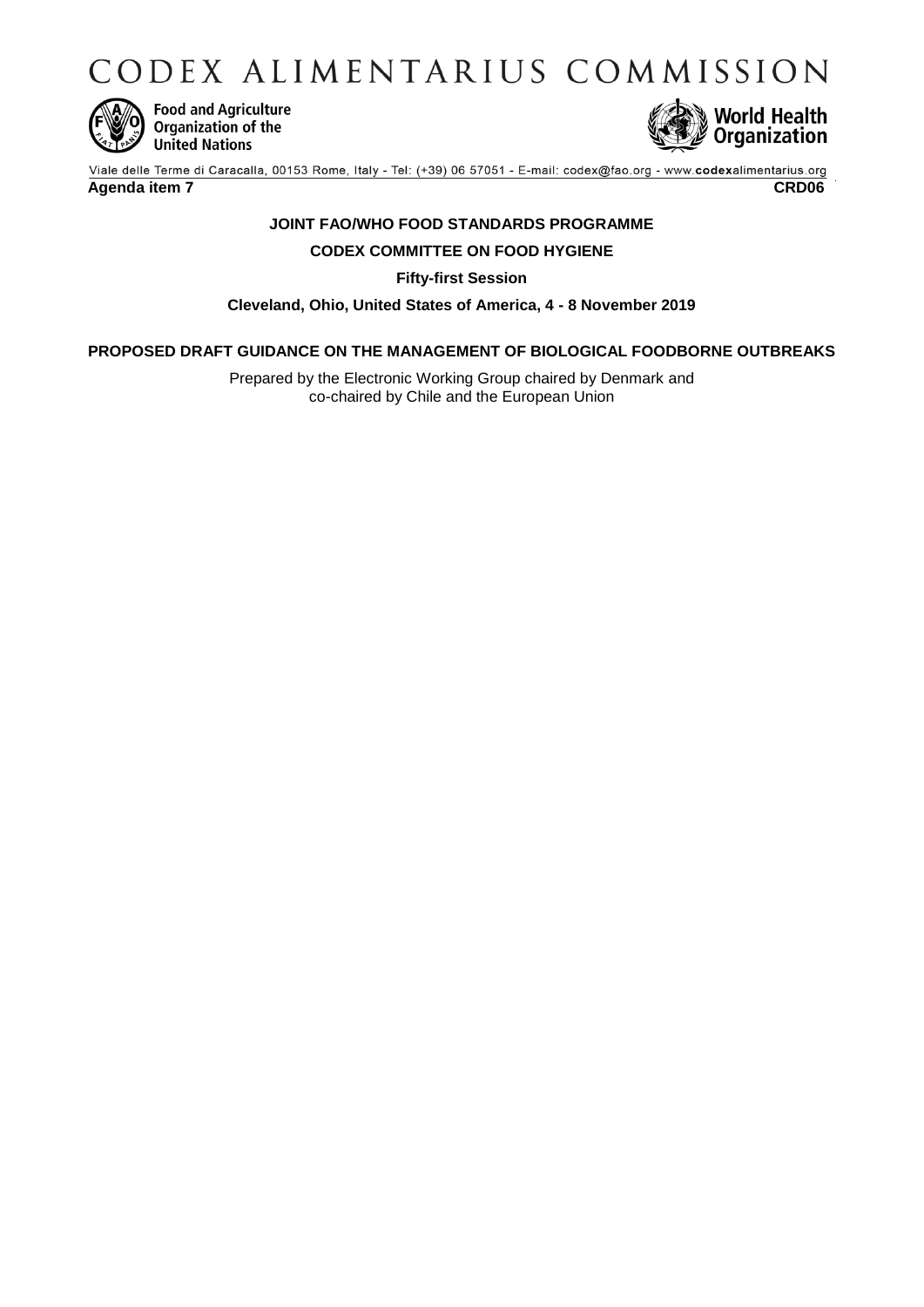# **DRAFT GUIDANCE ON THE MANAGEMENT OF BIOLOGICAL FOODBORNE OUTBREAKS**

## **(Request for comments at Step 3 through CL 2019/71-FH)**

#### **INTRODUCTION**

1. Foodborne illnesses encompass a wide spectrum of illnesses and are an important a growing-public health problem worldwide. They are the result of ingestion of foodstuffs contaminated with microorganisms (biological foodborne illness) or chemicals (chemical foodborne illness). The contamination of food may occur at any stage in the process from food production to consumption ("farm to fork") and can result from the presence of zoonotic hazards in animal production or from environmental contamination, via equipment, including pollution of water, soil or air.

2. Biological food-borne illness usually takes the form of gastrointestinal symptoms; however, such illnesses can also have neurological, gynecological, immunological and other symptoms, including multi organ failure. The symptoms can be mild with recovery in days or have severe consequences for the individuals due to longterm sequelae with serious health effects or even death.

3. Large bBiological foodborne outbreaks e.g. when the illness affects more people due to a common source, can have significant socio-economic costs related to hospitalization and medical treatment, lost productivity and effects oncan affect tourism. For food businesses, the consequences can be lost markets, loss of consumer confidence, litigation and company closures. Such foodborne outbreaks can cause impediments to domestic production and international trade. Globalization of the food supply has led to the rapid and widespread international distribution of foods, further increasing opportunities for pathogens being inadvertently introduced into many geographical areas.

4. Codex Alimentarius has issued several guidelines on hygienic practices for food businesses and competent authorities on hygienic practices how to ensure food safety. Those guidelines focus on, prevention, monitoring and corrective actions in case of deviations along the production processes. Despite efforts to ensure a high level of hygiene, foodborne outbreaks still occur.

5. In order to handle biological foodborne outbreaks efficiently, local and national multiagency networks of preparedness should be in place. To facilitate a common understanding and a consistent approach to these situations sSuch networks should use comparable methods and interpretations to the extent possible, as well as. Cooperation and transparent exchange of information. Full cooperation through international networks is essential and should be a feature of any national network.

6. The principles for risk analysis including risk assessment, risk management and risk communication, as described by Codex Alimentarius in *Working principles for risk analysis for food safety for application by governments* (CXG 62-2007) should form the framework/basis for the establishment of a system for preparedness and management of foodborne outbreaks. The risk management measures chosen will vary according to the situation and the regulatory framework of the competent authorities.

7. Within the available analytical methods, molecular methods best contribute to the detection of clusters of human cases and allow them to be linked to the food source when used in conjunction with epidemiological analysis. They also help to better identify batches/lots of food involved and the root cause; hence reducing the impact of actions taken and the exposure of the hazard to humans. In particular, the use of specific genomic methods (e.g.a PFGE, -Whole Genome Sequencing (WGS) and Multilocus Sequence Typing (MLST)) can result in improved detection of outbreaks with more associated or linked cases, when the country has the adequate resources to perform it. The increase in the use of this methodology is relevant and will probably lead to the detection of more outbreaks in the future and the need for enhanced preparedness.

8. The decision to categorize an outbreak as an incident, an emergency or crisis is at the discretion of the competent authorities. There should be consistency at the local and national level with respect to when an outbreak is declared an incident, emergency or crisis.

9. The following criteria can be used by the competent authorities to categorize biological foodborne outbreaks as an incident, emergency or crisis. Response plans should reflect the need to adapt the response based on the severity of the outbreak.. An example can be found in Section 2 of the FAO/WHO framework for Developing National Food Safety Emergency Response Plans.

- The number of cases and the geographic spread of the outbreak.
- The disease severity and its consequences including the number of deaths and treatment options available.
- The population affected e.g. more vulnerable groups.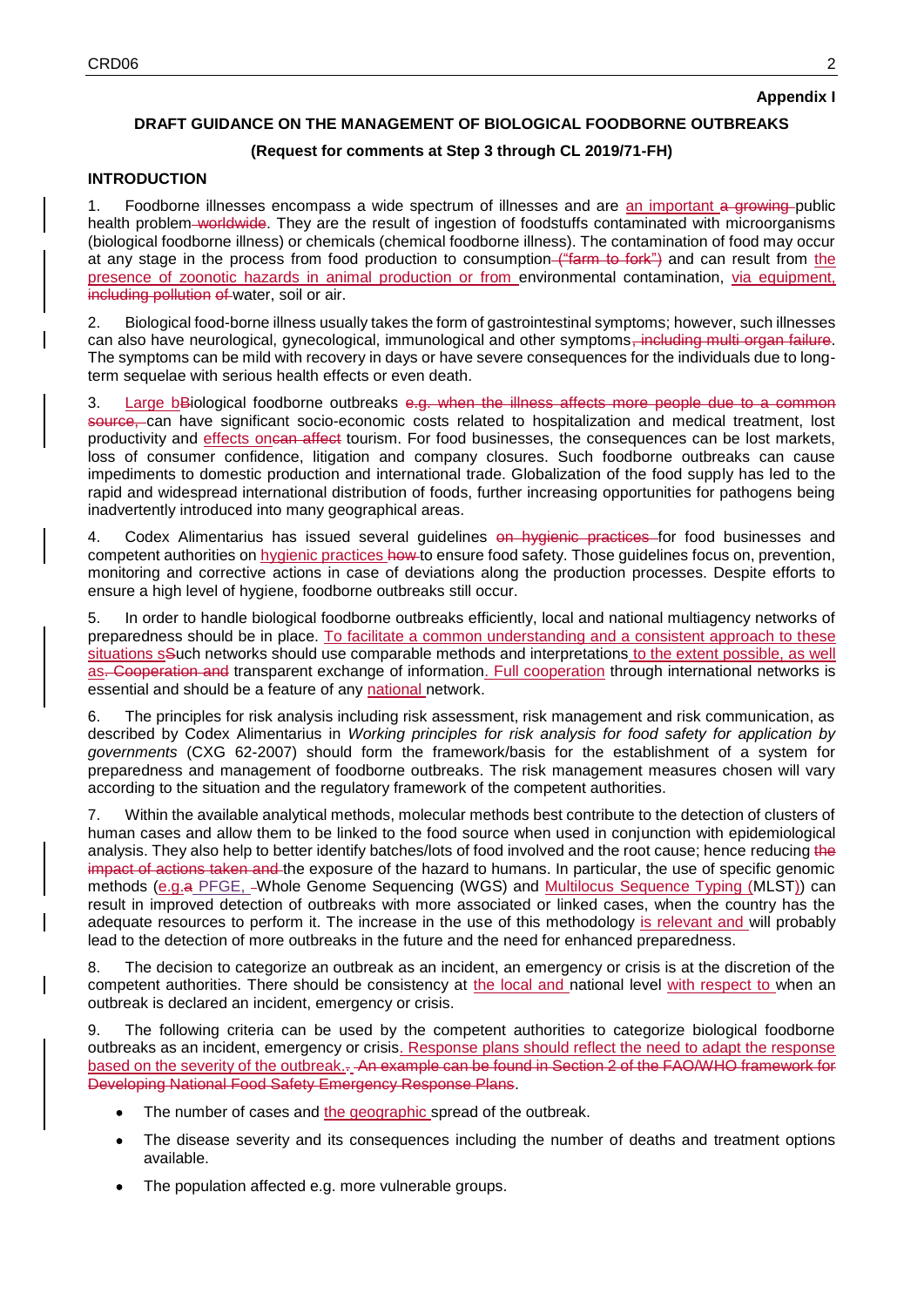- The pathogenicity (virulence / infectivity) of the microorganism.
- The distribution pattern, the volumes of the food and national and international trade implications.
- Consumer perception e.g. when referring to an outbreak as a "crisis" can affect the consumer confidence in a product or food category clearly not belonging to the consignment implicated.
- Whether or not the outbreakincident was intentional (e.g. side effect due to fraudof fraud or the consequence of bioterrorism).
- The capacity of the country to quickly react and limit the extent of the outbreak.

## **SCOPE**

10. These guidelines provide guidance to competent authorities on the preparedness and management of foodborne outbreaks, including the communication with international networks, such as the International Food Safety Authorities Network (INFOSAN) when it is necessary. The guidance addresses preparedness, detection<sub>7</sub> and response and recovery with the intent of limiting the extent of such outbreaks. They include recommendations on the appropriate use of new analytical technologies e.g. genetic typing methods in outbreak investigation. The scope is limited to biological hazards, as they are the predominant cause of foodborne outbreaks. However, certain recommendations might be relevant for the management of outbreaks caused by other hazards such as chemical contaminants.

11. These guidelines also describe the role of competent authorities at the local, national and where applicable, the regional level and the collaboration between them in formalized network structures. Guidelines are included on collaboration and communication with food business operators and other stakeholders before and during foodborne outbreaks as well as **onrecovery**, post outbreak control measures and outbreak management "after action reviews" when an outbreak has been declared overresolved. Maintenance of the structures and training methods to strengthen the response by the networks are also addressed.

# **USE**

- 12. The following Codex Alimentarius documents<sup>1</sup> are relevant for these guidelines:
- *Principles and Guidelines for thean Exchange of Information in Food Safety Emergency Situations* (CXG 19-1995).
- *Working principles for Rrisk Aanalysis for Ffood Ssafety for Aapplication byfor Ggovernments* (CXG 62-2007).
- *Principles and Guidelines for the Conduct of Microbiological Risk Assessment* (CXG-30-1999), as amended).
- *Principles and Guidelines for the Conduct of Microbiological Risk Management* (CXG 63- 2007), as amended).

13. A number of FAO/WHO documents, listed in Annex I, describe in more details some of the issues presented in this quideline. In Annex I a list of documents is given. These documents are examples of supplementary texts and may be considered for details on and clarification of specific aspects.

14. In foodborne outbreaks involving zoonotic agents, the World Organization for Animal Health (OIE) standards for the prevention, detection and control of zoonotic agents at the primary production stages should also be considered.

## **DEFINITIONS**

-

15. Lot: A definite quantity of ingredients or a food that is intended to have uniform character and quality, within specified limits, is produced under the same conditions, and is assigned a unique reference identification number by the food business operator. It may also be referred to as a "batch".

16.15. Biological hazards: Biological agents including microorganisms that have the capacity to cause harmful effects in humans. These include e.g. bacteria, viruses and parasites.

17.16. A cCase-control study: An observational study in which the distribution of exposures among cases and a group of persons who do not have the illness ("controls") are compared with each other. These studies can be valuable when no clear "cohort" of all exposed and non-exposed persons can be defined.

18.17. Case-definition: A set of criteria for determining whether a person affected by the illness under investigation should be classified as belonging to the outbreak. As such, it is an epidemiological tool for

<sup>1</sup> <http://www.fao.org/fao-who-codexalimentarius/codex-texts/guidelines/en/>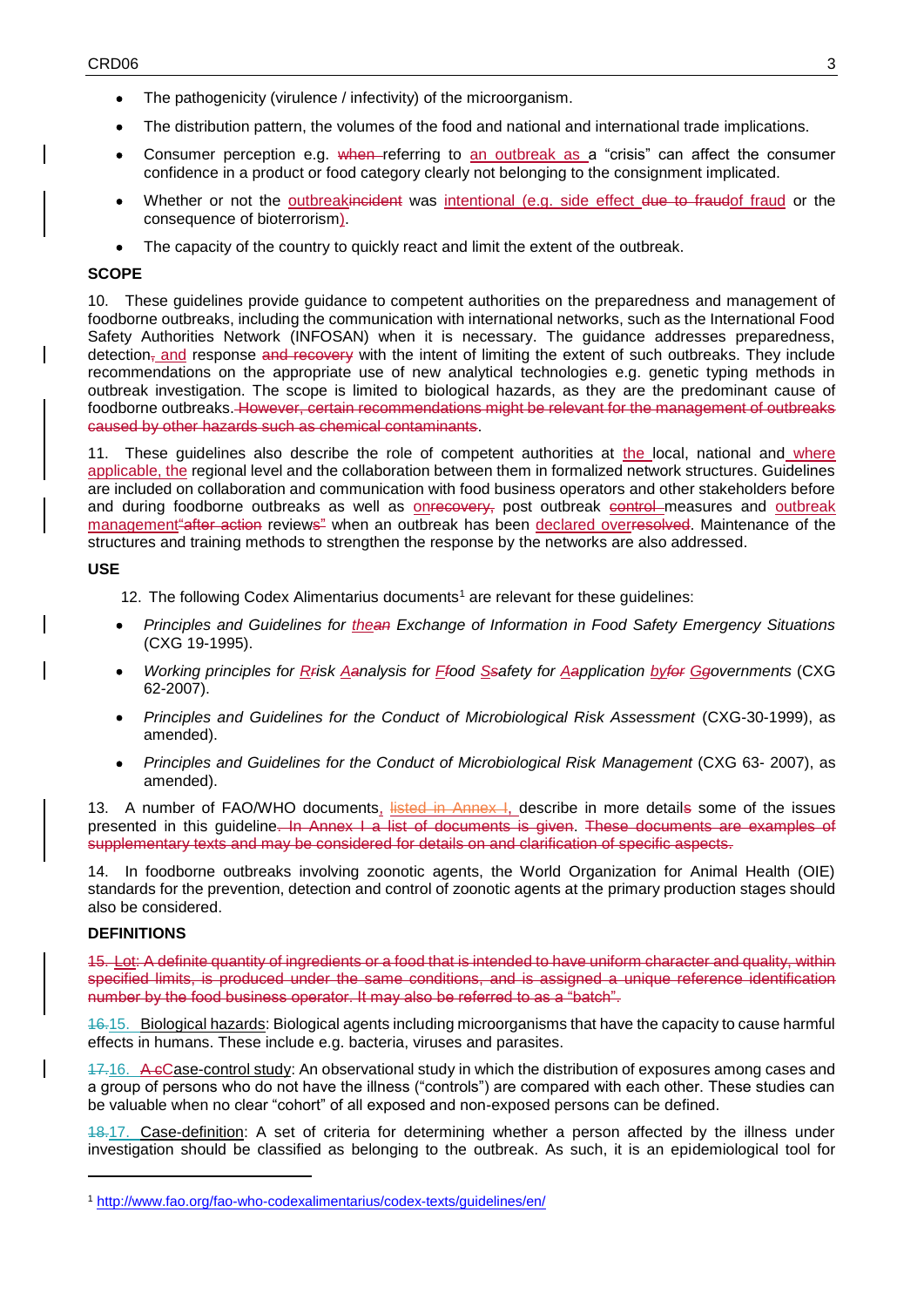counting cases. It includes clinical and laboratory criteria, a defined period of time, and, as appropriate, limitation/restriction to a place (for example a particular event or restaurant). In some cases criteria could include a limitation based on personal characteristics (for example age).

19.18. Cluster: In epidemiological terms, it describes a group of cases linked by time or place, but with no identified common food or other source. In terms of microbiological hazardsterms, isolates (e.g. bacteria or virus) having the same specific molecular profile or closely related profiles identified by laboratory analyses of specimens from cases.

20.19. CA cohort study: An observational study in which the occurrence of illness among those who were exposed to a suspected risk factor is compared with the occurrence among those who were not. These studies are feasible for well-defined outbreaks in which all exposed and all non-exposed persons are generally identifiable.

21.20. Descriptive epidemiology: The aspect of epidemiology concerned with organizing and summarizing health-related data according to the occurrence of disease, in terms of both geographical comparisons and descriptions of temporal trends.

21. Foodborne outbreak: The observed number of cases of a particular illness that may be foodborne exceeds the expected number, OR the occurrence of two or more cases of a similar foodborne illness resulting from the ingestion of a common food and epidemiologic analysis implicates the food as the source of the illness.

22. Lot: A definite quantity of ingredients or a food that is intended to have uniform character and quality, within specified limits, is produced, packaged and labelled under the same conditions, and is assigned a unique reference identification number by the food business operator. It may also be referred to as a "batch".

22.23. Metadata: Data that describe other data. In relation to analytical testing results (e.g. results from molecular testing such as Whole Genome Sequencing) results metadata could be date of sample collection, identification of sample, sample size, product, sampling site etc.

23.24. Monitoring: The performance of routine analysis aimed at detecting microbiological contamination of e.g. food from which prevalence data may be ascertained.

25. Outbreak assessment: An assessment based on the information available on the foodborne outbreak as well as relevant historical data. It is mostly carried out for larger outbreaks and is used to forecast if more cases should be expected under the given circumstances and to finalize tracing information pointing to a source and comparing it with epidemiological outbreak information.

26. Rapid risk assessment: A risk assessment, based on the information available on the foodborne outbreak, which needs to be carried out urgently to quickly support (provisional) risk management measures and therefore may not always contain the full development of the four steps of a classical-risk assessment described in CAC/GL 30-1999.

24.27. Risk communication: The exchange of information on the biological risk among stakeholders (e.g. government, academia, industry, public, mass media and international organizations) outside the formalized network structures.

25.28. Surveillance: A systematic and ongoing collection, analysis and interpretation of data from samples from humans, animals, feed,  $-\theta$ -food or environment for early detection with the purpose of applying appropriate control measures to prevent foodborne illness... One of the main objectives of surveillance is investigating unsatisfactory results, which may lead to possible enforcement action.

26.29. Traceability/Product Tracing: The ability to follow the movement of a food through specified stage(s) of production, processing and distribution. Where "Tracing back" refers to following the path towards its origin/source and "Tracing forward" refers to following the path towards its final distribution/point of consumption.

#### **FOODBORNE OUTBREAKS – PREPAREDNESS SYSTEM**

 $27.30$ . To handle foodborne outbreaks in an effective way it is advisable to have and maintain preparedness structures enabling cooperation between competent authorities. In this section, such structures are described in the form of formalized networks at different organizational levels along with some of the routine issuesgood practices and standard tools to include in the system.

#### **A. CREATION OF FORMALIZED NETWORKS BETWEEN HUMAN HEALTH SECTOR AND FEED, FOOD AND VETERINARY SECTORS AT LOCAL AND NATIONAL LEVELS**

28.31. In the following paragraphs, the composition and tasks of the networks at any level of competent authorities within a country are described. These eCompetent authorities, others than those at the national/federal levelones, are referred to as "local" whichand these may contain sublevels that should alsol be involved.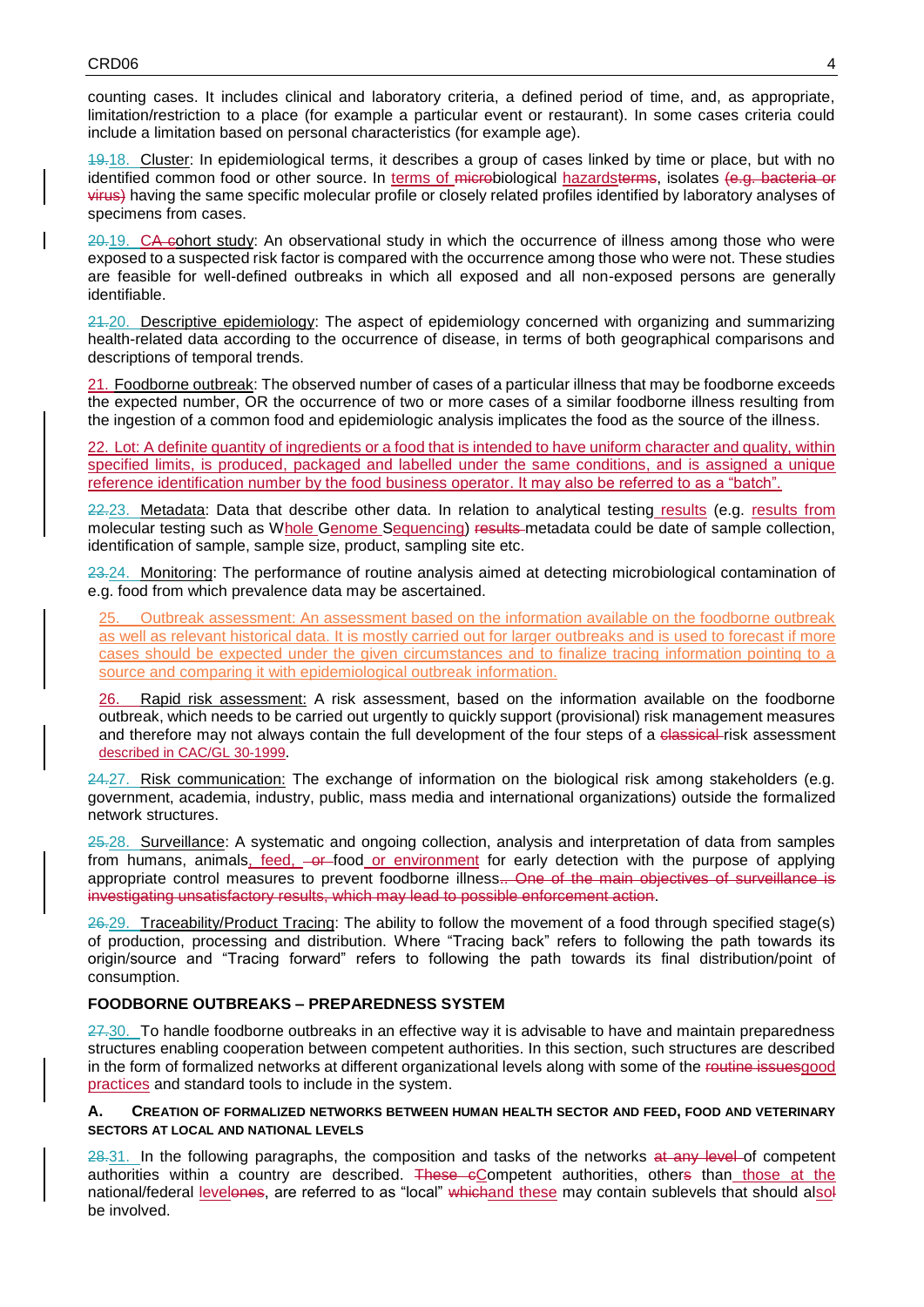$29.32$ . At the local level defined networks between contact points from the different relevant authorities/agencies covering the same geographical area should be formed e.g. local food control authority, local veterinary authorities, clinical microbiological laboratory, local departments of health/local health authorities, community council and food/veterinary laboratory. The contact points may be either persons or offices as long as they consist of personnel usually participating in the relevant tasks relating to the investigation of foodborne outbreaks at the local level.

30.33. The tasks of the network contact points are to ensure the exchange of information within the network and coordination of the work with the staff responsible for the various tasks involved in outbreak investigation and management. To ensure cooperation within the local network one of the contact points should be designated as the local network contact point in charge of the network.

34.34. The local network contact points should also ensure the timely exchange of information with their respective counterparts in the national network and if relevant with the respective contact points in the other local networks. They should establish channels to engage stakeholders including food business operators, where relevant, in order to exchange information to minimize adverse consequences.

32.35. At the national level a defined network should be established with personnel with experienced in the management of foodborne outbreaks within the competence of their respective authorities/agencies. This national network should be recognized by each of the competent authorities involved, to ensure effective communication and exchange of information. The participants in the national network should be personnel from the equivalent authorities at the nationalcentral level to from the same authorities/agencies that participate in the local networks. In addition, representatives from other relevant institutions, e.g. universities or research institutes, may be included. The authority/agency with the legal responsibility to protect public health in a foodborne outbreak situation should be designated as lead contact point in charge of the national network. The role of the national network should include:

- Ensuring that communication channels between network participants at the local and national levels function effectively and efficiently;
- Ensuring that coordinating efforts to resolve foodborne outbreaks, especially those that are complexicated, or serious foodborne outbreaks are performed;
- Supporting the local networks where needed and maintain the communication channels;
- Assessing surveillance and monitoring data—information received from the participating authorities/agencies;
- Assessing information received from the other levels and participants of the network as basis for risk management decisions; and
- Ensuring that communication takes place with regional and international networks e.g. through the INFOSAN emergency contact points, where necessary.

33.36. The networks and the structures should be based on existing structures in the participating authorities and agencies. They network should have an appropriate structure with sufficient capacity and capability. The networks and structures should be described in detail and agreed upon by the participants to ensure cooperation with respect to competences and responsibilities of each participating authority and official agency. It They should allow an outbreak to be managed as soon as possible at the lowest possible administrative level i.e. the local network should coordinate the efforts when handling local outbreaks within their are[a.](#page-14-0) However, local networks should ask for the support of experts from other local networks or the national network if additional competences are needed to handle a specific outbreak. When several local networks or areas are involved in an outbreak, coordination at a higher level, covering all affected areas should be considered. This could be a task for the national level of the network. A presentation of the structure of the network is provided in Annex II.

34.37. For the networks to be effective, it is essential that the participants know each other, have familiarity with the system and structures and use them regularly, even in the absence of a foodborne outbreak. It is recommended that participants meet or hold audio-conferences regularly to exchange experiences and best practices, to evaluate the management of past outbreaks and to identify lessons learned.

35.38. Templates and standard tools should be developed in advance and included in the standard procedures for the network participants to use. Some of them are listed below. and examples can be found in Annex 3, 5 and 6 of the WHO "Foodborne Disease Outbreaks: Guidelines for Investigation and Controls".

- Template(s) for collecting and maintaining updated information describing the outbreak descriptive epidemiology;
- standardized questionnaire(s) for hypothesis generation purposes;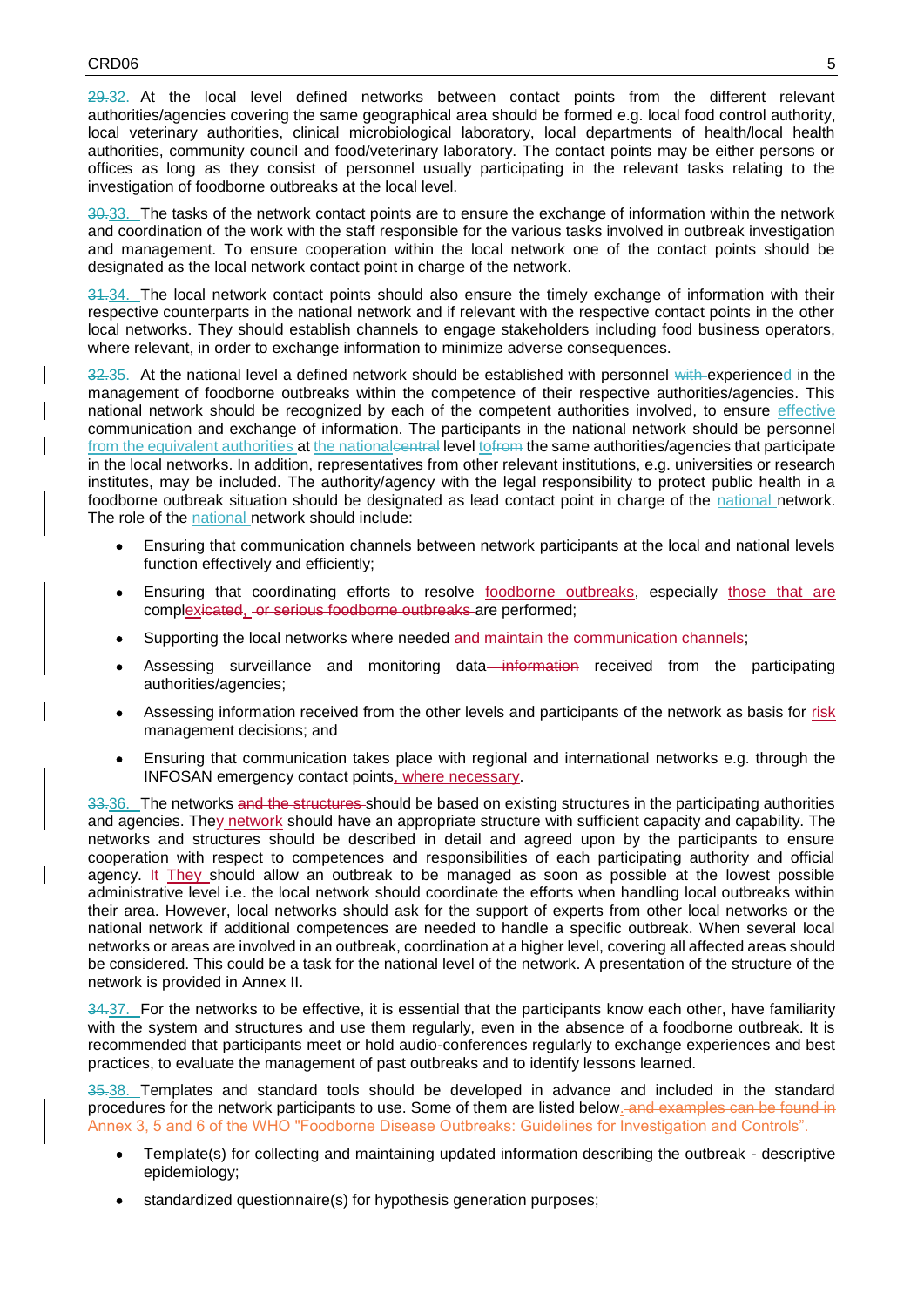- template(s) for cohort and case-control questionnaires. This would allow the networks to adapt them to the specific outbreak situation and to use the questionnaires without delay. Creation of standard questionnaires for this purpose may be performed electronically using one of the Internet-based free software solutions. Data can then be analyzed electronically using a standard statistical software program;
- template(s) for reporting on the outbreak and the outcome of investigations; and
- template for aksing athe rapid risk assessment addressed in Sectionenapter eE. and Annex III, which may also provide a summary template for information collected.

36.39. The national network may also be the forum where new tools and ways to handle outbreaks can be developed and then be made available to local networks.

37.40. Communication both within a network and between networks is crucial. Communication structures and practices should be included specifically in the documented description of the system and procedures for the network, to ensure that:

- All available information is compiled to form as complete an overview of the situation as possible and kept under review as new information becomes available;
- the appropriate information is distributed to and understood by all necessary and relevant parties in a timely manner;
- there is only one point of contact and a backup in each of the participating authorities/agencies and interested parties for receipt of official information;
- all parties use the established formal information channels, which are tested regularly to demonstrate that they are effective;
- there is a system in place to ensure communication channels remain open (e.g. in the event of infrastructure break down, staff absence, etc.); and
- especially for the national network there is a mechanism in place for the potential use of external experts to reach consensus on and verify the soundness of recommendations given, especially for the national network.

## **B. INTERNATIONAL ALERT NETWORKS AND EXCHANGE OF INFORMATION WITH THEM**

38.41. Foodborne outbreaks do not respect borders. What initially seems to be a national outbreak at the outset may in fact be or turn into a regional or global foodborne outbreak.

39.42. The national level network should have a permanent connection with global networks e.g. the INFOSAN and, where applicable, with regional alert networks for e.g. foodborne outbreaks. These global and/or regional networks have national emergency contact points in most countries. If there is a national contact point (person or institution), it should be actively included in foodborne outbreak investigations at the national level. The contact point at these alert networks may assist in gathering and compiling information and submitting coordinated information concerning ongoing foodborne outbreaks.

40.43. Information from global networks may be useful for the work of a national network even if the outbreak described does not concern that country, hence it should always be considered if information concerning an outbreak could be useful for other countries and therefore should be shared.

#### **C. SURVEILLANCE AND MONITORING SYSTEMS (HUMAN, ANIMAL, FEED, FOOD, ESTABLISHMENT ENVIRONMENT) AND THEIR USE IN FOODBORNE OUTBREAK SITUATIONS**

41.44. Many biological foodborne outbreaks are initially identified through human illness surveillance data. In order to identify a foodborne outbreak there is a need for:

- Surveillance and monitoring of the usual situation of human illnesses from biological foodborne hazards.
- Access to relevant information on cases offer illnesses that do not require notification to human health authorities and an assessment of the usual level of illness. This will enable the competent authorities to define when a number of cases exceeds the expected number and may result in the identification of an outbreak.
- Timely centralization and distribution of information through early warning systems; disease notification by medical practitioners to competent authorities should be made mandatory to the extent possible.
- Analysis (e.g. weekly) of the data in order to detect outbreaks in a timely manner.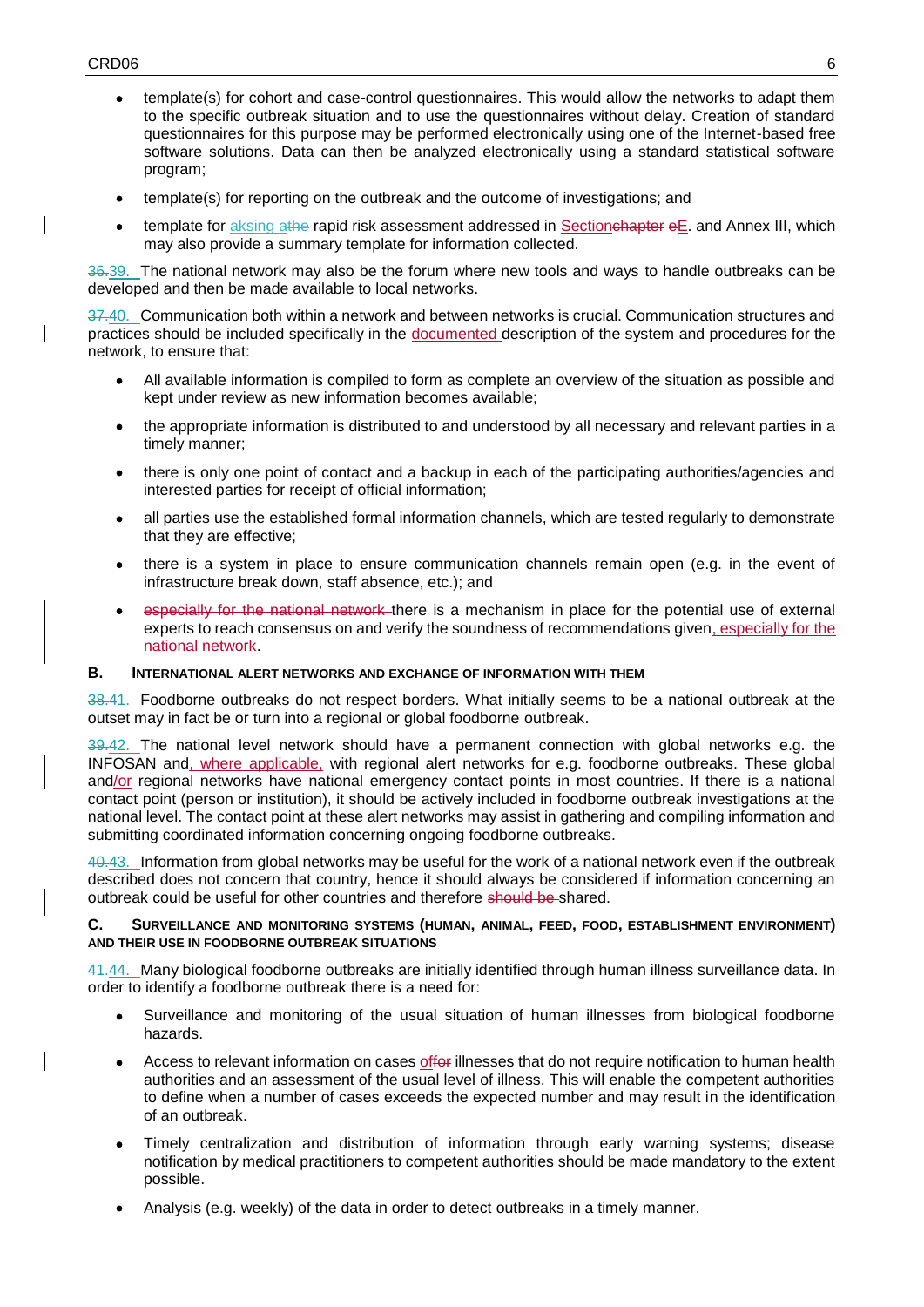42.45. Information from surveillance and monitoring of animals, feed, food and environment, including equipment of food businesses, may also indicate a potential risk and are essential to help identify the source of a foodborne outbreak as early as possible. These surveillance and monitoring systems are essential tools for detecting and limitingpreventing foodborne outbreaks and may help in the early identification of the source. They should preferably be used as an integrated element in the outbreak investigation.

43.46. Data from these systems may also be used in conjunction with epidemiological data to inform and if necessary prioritize an investigation, e.g. by checking if the strain found in a human outbreak has been found previously in certain reservoirs (e.g. a specific animal population, species, specific food category or environment).

44.47. For sharing of surveillance data, it is necessary that data collected are comparable among sectors and that confidentiality of personal information is maintained. Information exchange should occur both routinely and during foodborne outbreaks. There should be regular exchange of information among the human health sector, competent food authorities, and laboratories. It is recommended that the information exchange include where possible:

- New signals (increasing trends or sudden elevated numbers of analytical findings/disease reports) from these sectors and follow-up on ongoing outbreaks.
- The use of preferably harmonized and standardized laboratory methods to allow comparability and sharing of laboratory data among human health, food control and veterinary sectors.
- Tools for sharing surveillance data and epidemiological information such as databases or data sharing sites.
- Tools for comparing and presenting data, such as a phylogenetic tree, being (a branching diagram or "tree" showing the evolutionary relationships of the physical or genetic characteristics of the laboratory data at hand).
- Epidemiological data to evaluate the relevance of the source and to conduct tracing back.

#### **D. ANALYTICAL METHODS**

45.48. Validated analytical methods should be used to isolate and identify causative agents. Traditional analytical methods (such as pathogen isolation) or Polymerase Chain Reaction (PCR) methods used for surveillance and monitoring are essential as the basis for detecting and investigating any outbreak, but often they do not allow to conclusionde on a link between different human cases and between the human cases and the suspected food source. In some cases basic typing information such as the serotype, may be enough to allow such linkage. When further characterization is needed for outbreak investigation purposes, molecular or genetic typing methods can be and are increasingly being used.

46.49. Molecular typing methods often used are pulsed-field gel electrophoresis (PFGE) and multiple-locus variable number of tandem repeat analysis (MLVA) but in recent years, other genetic based methods like WGS have become widespread worldwide as biological typing tools. WGS typing makes it possible to determine when isolates are highly related, and thereby enhances the ability of identifying the source of the outbreak. The method can also be used to identify genetic differences, virulence factors and antimicrobial resistance mechanisms. The implementation and use of WGS and the analysis of the WGS results require additional resources and capacity compared to other methods.

47.50. The use of WGS requires:

- Laboratory capacity, specific equipment (properly maintained and, where applicable, calibrated) and personnel trained in implementation of WGS, analysis and interpretation of WGS resultspersonnel.
- Storage capacity of large amounts of metadata and sequence data and the availability of bioinformatics tools to compare data in either restricted or open international databases for genomics. Fast and stable internet connections are a prerequisite.
- Sharing of WGS sequences in a form that is useful for comparison between the human health authorities and the food control and veterinary authorities. Sharing of actual raw whole genome sequences and associated appropriate metadata is most useful to everyone for comparing between results obtained by various analytical methods, including both multilocus sequence typing (MLST) based and (single-nucleotide polymorphism (SNP)-based approaches.
- Considerations of legal requirements for sharing of data. If data are shared in open databases there may be a need for anonymizing the samples to ensure confidentiality of personal or business information, thus only allowing limited metadata to identify the sequences.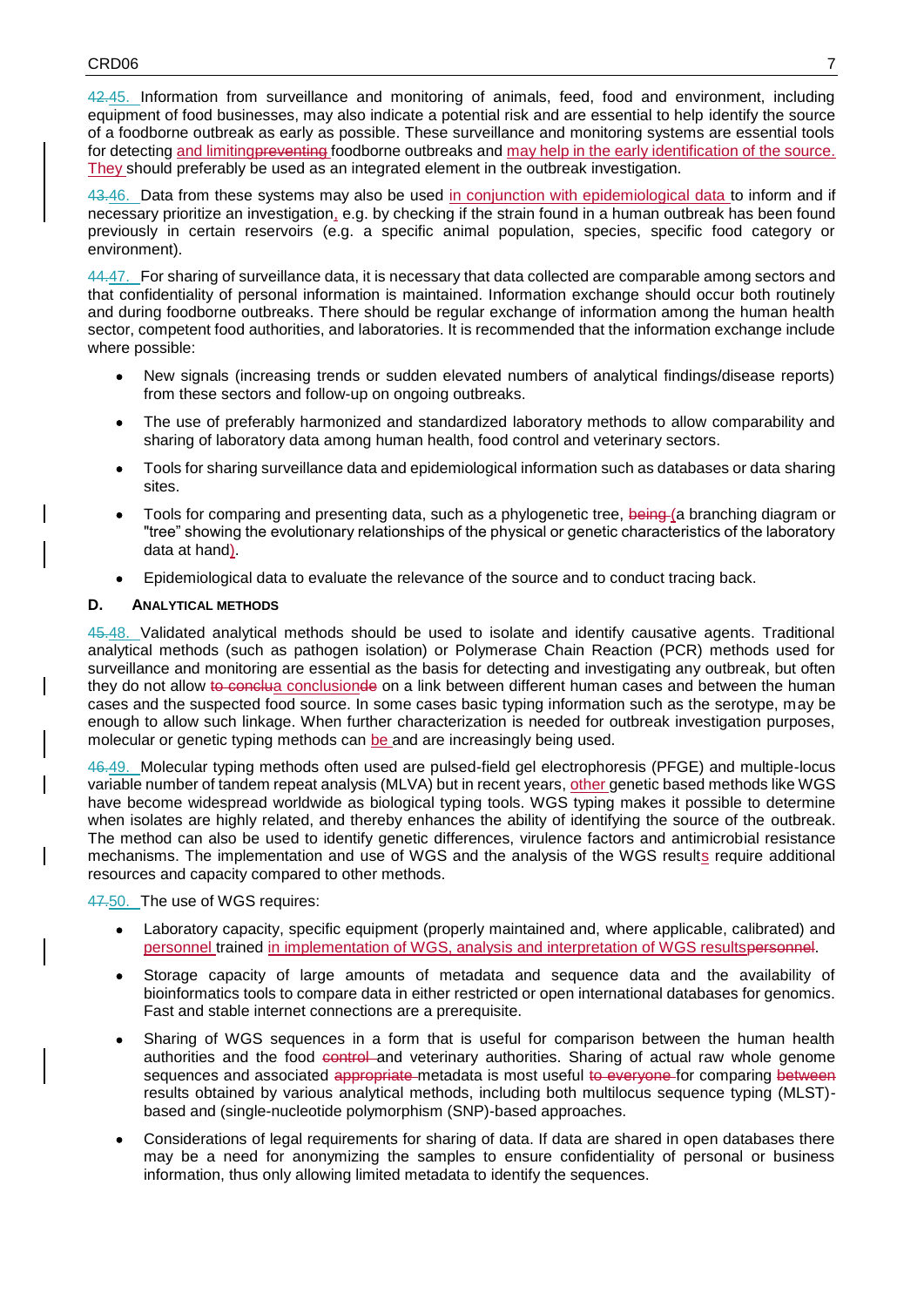WGS involves hHigher up-front costs (e.g. sequencing machine, reagents, dedicated laboratory space) than other typing methods which can be an obstacle for its implementation. Furthermore, the cost per analysis will be higher if the total number of tests is low.

48.51. WGS involves higher up-front costs (e.g. sequencing machine, reagents, dedicated laboratory space) than other typing methods which can be an obstacle for its implementation. Furthermore, the cost per analysis will be higher if the total number of tests is low. There are various opportunities for collaboration between public health and food safety laboratories within a single country and across countries that could reduce costs, if the necessary equipment and/or experience is missing. Collaboration between countries to carry out WGS (e.g. developed countries carrying out WGS at the request of developing countries) is therefore strongly encouraged.

#### **E. RAPID RISK ASSESSMENT – STRUCTURES FOR ASSESSING RISK**

49.52. A risk assessment during a foodborne outbreak may be useful to provide a sound scientific basis to determine the appropriate risk mitigation<del>for the</del> actions to be taken. In a number of cases, a ready-to-use risk assessment (e.g. a risk assessment conducted for existing or similar pathogen - food combinations) will be available. Adaptations to the specific outbreak may be required (within a short timeframe) based on the information from investigations.

50.53. If a ready-to-use risk assessment is not available, there might not be sufficient time to ask for a full assessment of the risk at hand. A simplified version of a risk assessment - a rapid risk assessment - will be more practical.

51.54. The rapid risk assessment is based on the data available at that time from the foodborne outbreak itself and, if possible, data from similar outbreaks. There might be no time for collecting additional evidence/data to fill in data gaps or to conduct larger literature studies. These types of assessments need to be updated regularly during the outbreak investigation as new information (e.g. surveillance data, analytical results, epidemiological information, information on consumption and distribution of suspected food items) becomes available. Depending on the emergency situation, several revisions of the rapid risk assessment may be needed.

52.55. An essential part of outbreak preparedness is to have a framework and structures in place to allow for a timely rapid risk assessment. They should include but are not limited to:

- Lists of risk assessors and experts for specific hazards available with the identification of their area of competence.
- Instructions clearly outlining what is expected of these risk assessors and subject matter experts, including the scope of any rapid risk assessment, taking into account the short timeline for the assessment to be completed or having a template ready to be used for such rapid risk assessment. An example is provided in Part A of Annex III. and in Annex I of the WHO "Foodborne Disease Outbreaks: Guidelines for Investigation and Controls".
- Structure to ensure the direct and immediate submission of information from the outbreak investigations to the risk assessors and for them to ask for additional clarification when required, from the investigators and/or implicated food business operators.
- Availability of information analysis tools e.g. to detect hot spots (geographical areas, sites (e.g. restaurant, production facility, or farms) food establishments, or events with more than usual occurrence within the outbreak).
- Availability of (regional/national/local) data on consumption, consumer habits and serving sizes that is as up to date as possible.
- Procedures for rapid contact ofto food business operators including maintaining information on contact information.

## **F. RISK COMMUNICATION SYSTEM/STRATEGY**

53.56. Effective risk communication is essential to objectively inform on both the known data and uncertainties from an outbreak, to justify actions taken and convince affected parties of the necessity to take appropriate action when required.

54.57. Risk communication should include exchange of information with all stakeholders. Establishing communication links with food industry experts in advance of foodborne outbreaks is important in order to gather/provide information about food categories that may be linked to/potentially involved in an outbreak with respect to production, manufacturing/processing and/or distribution practices. Established relationships can enhance collaboration during the investigation.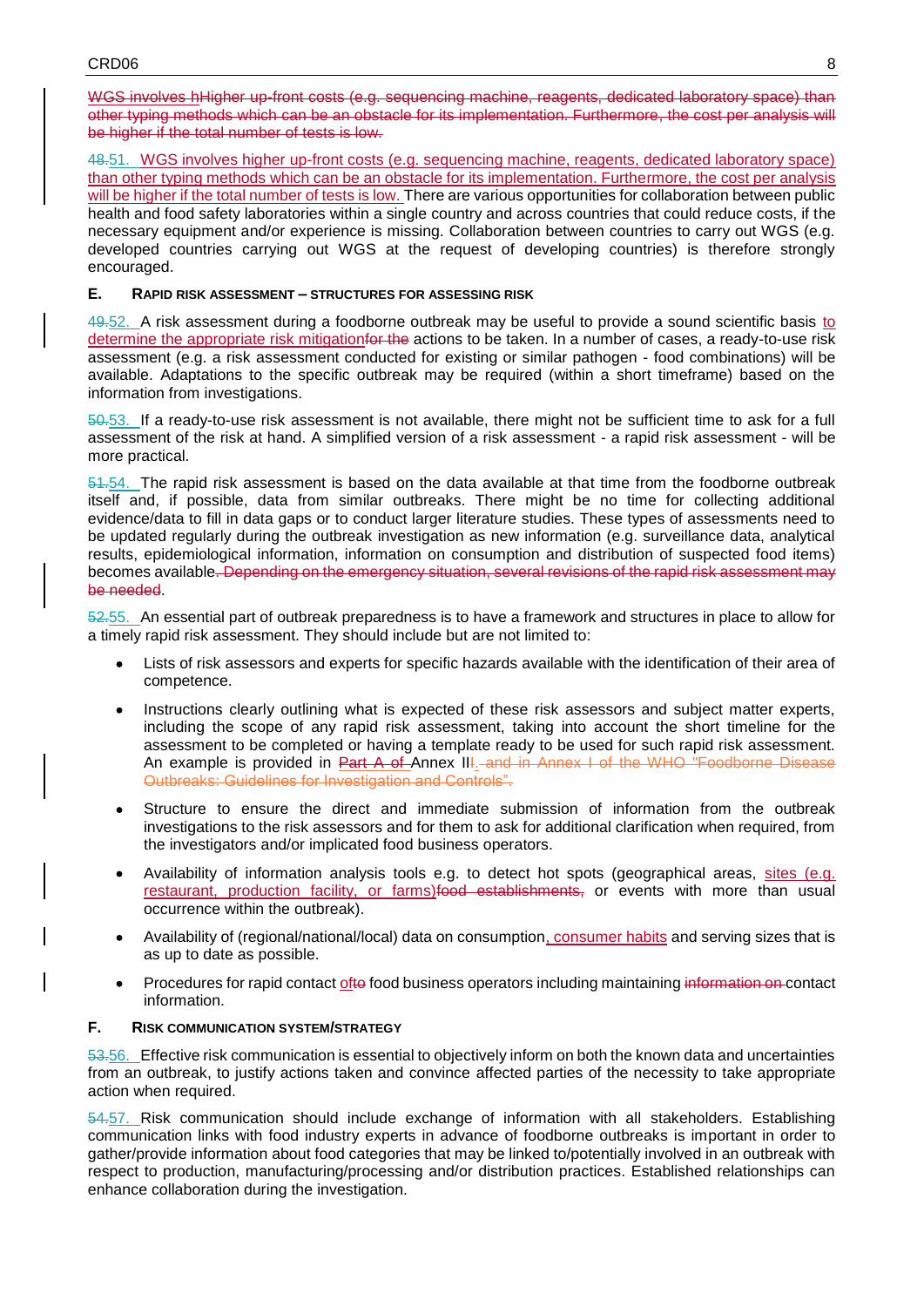55.58. In terms of risk communication, the preparedness should aim to;

- Establish a public communication strategy foramong the network members and, where appropriate, designate official spokespersons from the national network or the government, to the public and decide onwhich includes the means of communication (websites, social media etc.) that is appropriate to the size and nature of an outbreak. Where it is possible, the jurisdiction of each of the competent authorities should be taken into accounted for to when setting the roles and responsibilities for each organisation of each one in the risk communication strategy.
- Consider a structure to allow for the communication to be handled locally, in case of small and local outbreaks.
- Identify organizations that may be involved and make alliances and partnerships with them to ensure a coordinated message. This will minimize the risk for contradicting public statements to ensure the consumer can correctly identify the food item or cause of the outbreak.
- Draft initial messages for the different situations that could potentially arise while specific details can be filled at the moment the outbreak occurs. Consider that each population group may have its own characteristics that affect how they perceive risks (e.g. religious beliefs, traditions), so understanding the audience and testing messages to ensure they are culturally and demographically appropriate is important.
- Test established communication strategies on a regular basis to evaluate their efficiency.

## **FOODBORNE OUTBREAK – MANAGEMENT**

56.59. When a foodborne outbreak occurs, the established networks and structures established should be used to manage the situation within an integrated approach. Often management of foodborne outbreaks will be carried out under pressure with time and budgetary constraints. It is therefore important that each sector/participant carry out the tasks within their responsibilities according to the procedures decided upon in the networks. The following sections give information of the basic roles of the participants in the networks.

The investigation and control of biological foodborne outbreaks are multi-disciplinary tasks requiring skills in the areas of clinical medicine, epidemiology, laboratory medicine, food microbiology, food safety and food control, and risk communication and management. The management of a biological foodborne outbreak includes the establishment and confirmation, if possible, of the likely food source by epidemiological investigations of human cases, of food data (traceability of implicated food data) and laboratory analysis.

57.61. Evidence from these three sources should be combined to find the likely source and can provide input for an outbreakrisk assessment*,* which serves as the basis for the communication. All investigations, including those to declare an outbreak over, actions and communication should be documented for post-outbreak evaluationWhen establishing a hypothesis about the likely source of the outbreak, three lines of investigation are used; epidemiological investigation, traceability of implicated food items, and microbiological analysis. Evidence from all three lines is used to identify the likely source.

#### **A. IDENTIFYING AND INVESTIGATING A FOODBORNE OUTBREAK – HUMAN HEALTH**

58.62. A foodborne outbreak is typically identified by

- a national or regional surveillance system when a cluster of human cases occurs with an identical or closely related type of infection likely to be foodborne, or
- the food control authorities when they are informed about illness related to specific products or food businesses. The information may be obtained either through consumer complaints, information from the public health sector or by the food businesses themselves e.g. a restaurant that received complaints from guests.

59.63. Careful description and characterization of the foodborne outbreak is an important first step in any epidemiological investigation. The initial descriptive epidemiological investigation provides an overview of the outbreak in terms of the three standard epidemiological parameters – time, place and person.

60.64. Depending on the information available, the public health authorities should establish a case definition. It should be used in a systematic and uniform way to identify additional cases and determine the magnitude of the outbreak. The case definition may be updated or revised if new or additional information indicate a need to do so. Cases, which that fall within the definition should be interviewed by trained personnel to obtain as much information as possible on food items consumed prior to illness onset. The information asked should include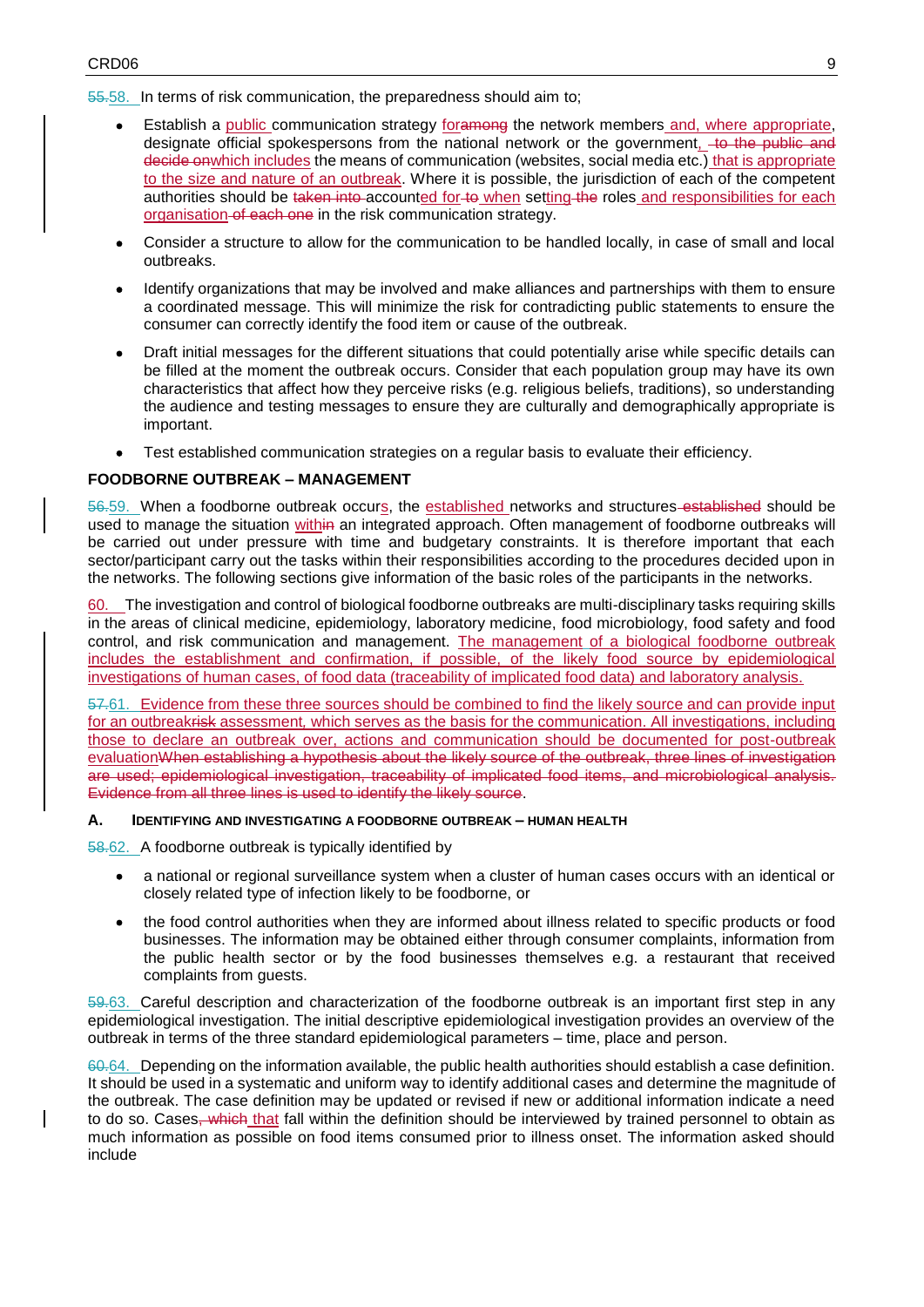- On the food items consumed: (if known) the place (the commercial name of the establishment and the exact address) and date of purchase and time of consumption, method of preparation, brand name, lot/batch code if known.
- With regards to the affected person: information on travel, animal and environmental exposures, person-to-person contact, disease onset, symptoms, duration, hospitalization, underlying health concerns, etc.

61.65. The information should be obtained in a structured way using a standardized questionnaire for hypothesis generation purposes when available. Data collected can be analyzed using a standard statistical software program.

62.66. Other tools that can be used for hypothesis generation to determine the source of attribution in case of a foodborne outbreak include review of surveillance data, or prior sample matches, source attribution studies, historical outbreak data and mathematical modelling.

63.67. When a hypothesis is established, it may be appropriate where possible to perform analytical epidemiological investigations such as a retrospective cohort study or a case-control study. This could be the situation if the hypothesis is not very strong or if further evidence is needed to inform and back up control measures. These studies can help determine if an exposure is associated with a cluster of human cases. These investigations should not delay other ongoing investigations but can help to give a direction to them.

#### **B. SUBSTANTIATE HYPOTHESIS AND/OR HANDLING OF A FOODBORNE OUTBREAK – FOOD SAFETY (FROM FARM TO FORK)**

64.68. Initial epidemiological investigations (descriptive epidemiology and interviews with a few of the cases using open-ended interviews for hypothesis generation purposes) pointing to a particular food source or a site (e.g. restaurant, production facility, or farms) as the possible source of the outbreak should be followed by a thorough on site investigation. This onsite investigation should cover all aspects of the production, storage, transport, handling, distribution and consumption to substantiate if it is possible that the food source or the production conditions are actually the source of the outbreak. If possible, the root cause of contamination should be identified and verification by sampling and analyses should be attempted.

65.69. When taking a sample, information on the product should include at least product name, comprehensive product description (e.g. animal/fish species, kind of vegetable, fresh, processed, frozen, canned), lot identification, place and date of sampling, in order to allow further investigations including tracing.

66.70. If the epidemiological investigations do not identify a source, the competent authority could use other information to elaborate their investigation of the cause of an outbreak. For example, historical outbreak data, prevalence of the hazard in food, information from the cases concerning food preferences, trade patterns, knowledge of production, distribution, and consumer preferences, may be helpful to narrow down the possible food sources or sites. Such information should however be used prudently e.g. to target investigations and not for communications on the outbreak source without additional supporting evidence.

67.71. Tracing a food item both back and forward in the food chain is an essential tool in the investigation. Tracing enables the investigators to see the full distribution of the food item e.g. going back from the lot that caused illness to the place/source of initial contamination and identify from that source on, the distribution of all products made with that lot. The following information should be collected:

- Identification of the affected lot(s) for each food item suspected
- Information to identify the root cause of the contamination (raw material status, processing steps that may influence the presence of the microbiological hazard identified, registrations of process and product controls, identified shortcomings, samples analyzed and results etc.)
- List of suppliers of product or raw materials
- List of operators who received the affected lots of the food item and other distribution paths including to institutions and via internet sales.

68.72. The data from tracing should be gathered in a standard way using templates and business names and product descriptions curated to ensure links are not lost due to abbreviation or spelling mistakes. The information gathered should be combined with the information from the epidemiological investigations of the outbreak to see if cases are consistent with product distribution. The tracing information, as well as the findings from the on site investigation, can also be used to determine the extent of the problem.

69.73. If the overall evidence concludes that the source of the foodborne outbreak or the affected lot(s) has been identified, appropriate risk management actions should be put in place. When a recall is identified as the appropriate risk management action, tracing back and tracing forwar[d](#page-14-1) should be used to remove all lots implicated or suspected to be implicated. The recall should be carried out in the shortest time frame possible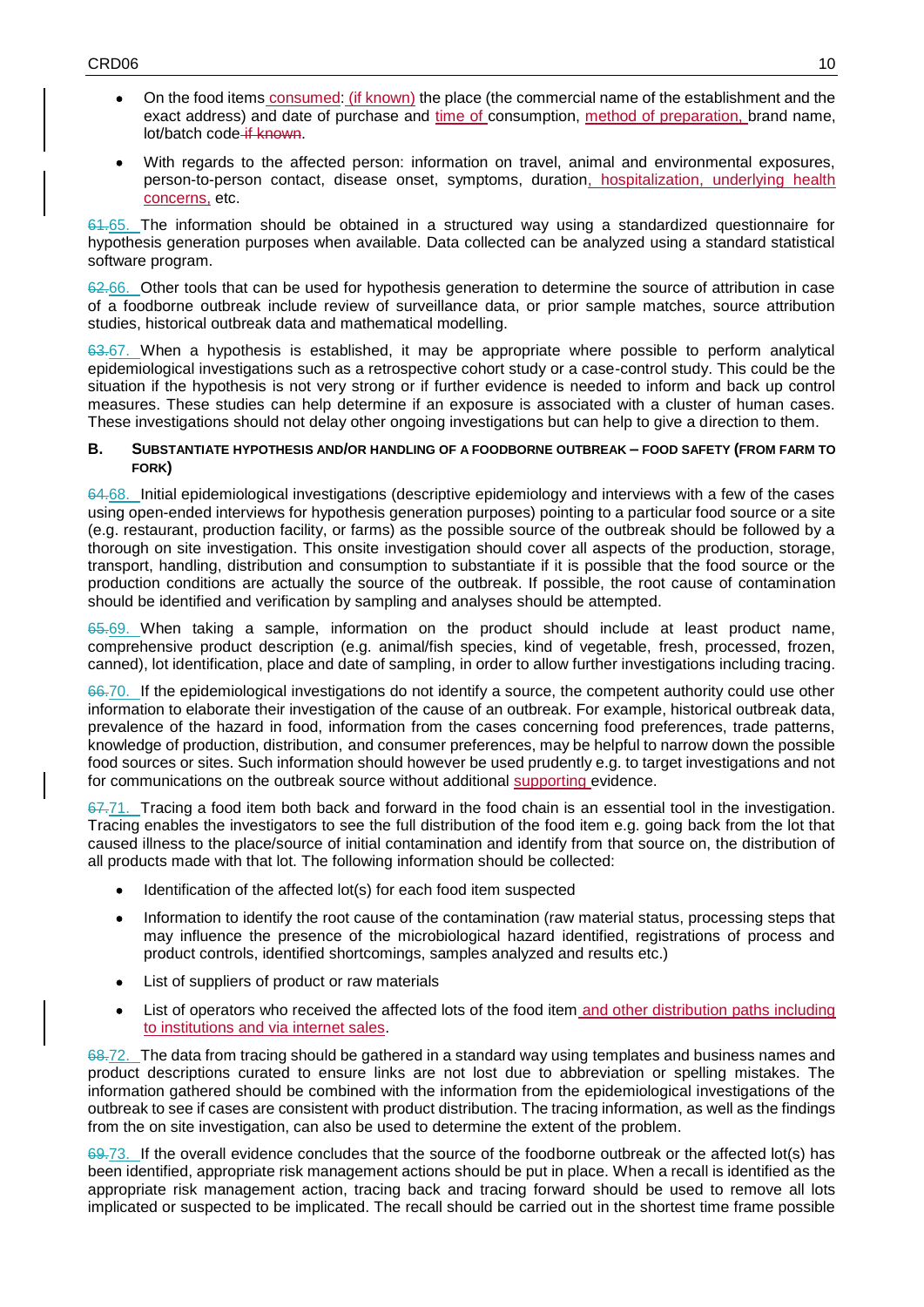by the food business operator to avoid greater impact on public health and the economy of food business operators. The competent authority should monitor the recall to ensure compliance.

70.74. Consideration should be given to the actions required by consumers in recalls and businesses in recalls and product withdrawals concerning the suspect lots. Consideration should also be given to provide advice to consumers and/or businesses about appropriate methods of disposal of affected risky foods linked to the outbreak and should take into account any potentially associated subsequent potential environmental risks or public health risks, for example such as those related toa result of recycling.

#### **C. COMBINING EPIDEMIOLOGICAL AND LABORATORY DATA**

71.75. Management of outbreaks benefits from the food control and veterinary and agricultural sectors being able to share and combine relevant laboratory surveillance and monitoring data among themselves and with the public health sector in order to identify a match between a clinical human isolate and a food source.

 $72.76.$  Even in case of a match in serotypes, supplementary analysis by molecular methods may be necessary to draw conclusionsde on the probability of a relationship.

73.77. The decision of the degree of correlation between strains should be made as part of the case definition. The level agreed upon may differ according to the typing method and the biological hazard.

74.78. For WGS for example, with WGS, there are no established standard "cut-off" values in terms of degree of differences between strains (e.g. single nucleotide polymorphisms (SNP's)) at presentare established. In general, whenthe fewer the number of SNP differences, or allele differences in the case of MLST analysis, is fewer, there is the potential that more likely the strains could share a common ancestorare originating from the same source (e.g., the same facility). The actual number of SNP or allele differences among related outbreak strains will differ depending on a number of factors (e.g. species, length of outbreak, contamination route) and will require interpretation based on bioinformatics, epidemiological, and tracing analysis.

75.79. The use of databases containing comparable molecular based testing results from humans, animals, feed, food and establishment environmental sampling, facilitates the detection and assessment of outbreaks and informs the search for the source of the contamination.

76.80. Robust epidemiological evidence can be conclusive of a foodborne outbreak even without positive laboratory results from sampling. Efforts by sampling and analysis should be made to allow laboratory results to support the epidemiological evidence. It is however important to note that sampling is not always needed to draw conclusions on the source of the outbreak. Laboratory confirmation can be difficult to achieve for several reasons, e.g.

- biological contaminationts in food are not likely to be evenly distributed,
- the level of contamination may be low level hence the chance for detection is limited.
- there may not be a standard method available for detecting the biological hazard in a specific food of interest responsible for the outbreak, or
- the affected lot of food wais consumed or removed at the end of its shelf life and therefore no longer available for testing.  $\frac{1}{2}$  in particular This may happen when a hazard causes illness with a long incubation in humans or the food source has a very limited shelf life (e.g. fresh berries).

77.81. Analytical evidence on the other hand should always be supported by some epidemiological information such as that obtained from interviewing human cases, as a match between food and human isolates may not necessarily mean that the food is the actual source of the illness.

78.82. For molecular testing, and in particular WGS, it might be very useful to search for isolates in food databases with similar molecular profiles as in a cluster of human cases. If very similar profiles are found, targeted epidemiological investigations to identify the source should be carried out to confirm or exclude a possible link.

## **D. RAPID RISK ASSESSMENT AND OUTBREAK ASSESSMENT– DURING A FOODBORNE OUTBREAK**

83. A rapid risk assessment is useful when answers to specific questions are needed. When possible, a risk assessment or adaptation of an existing risk assessment to the specific outbreak situation should be carried out. Since risk management actions might be needed urgently, a full risk assessment might not be practical, but a simplified rapid risk assessment can be helpful to correctly target risk management activities.

84. Rapid risk assessments can be carried out and updated at any time in the outbreak investigation. Constant communication should be ensured between the risk assessors and the risk managers (from both human health and food safety authorities) in order to:

ensure that the most recent information is available to the risk assessors;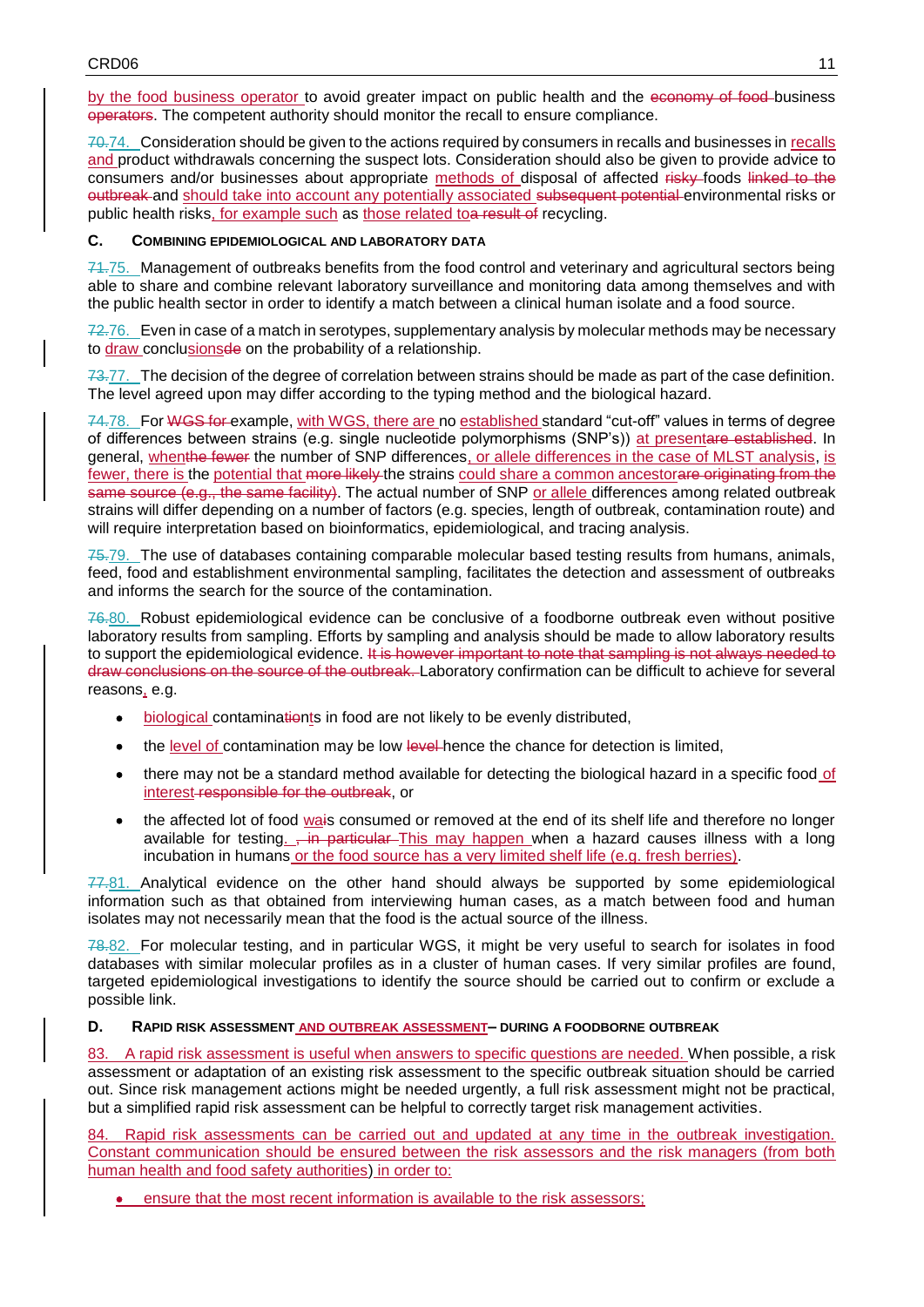## • formulate targeted questions; and

 identify gaps in information or hot spots (geographical areas or events with more than usual occurrence within the outbreak) detected, guiding further investigations.

79.85. An outbreak assessment is a prognosis in an outbreak situation and is based on historical data and data generated in the outbreak. It is used to forecast if more cases should be expected in a given scenario and to finalize tracing information pointing to a source. .- It provides a summary of the information collected during the investigations described in a) to  $\epsilon$ ), thereby identifies gaps to be filled, and provides relevant background information and input for the risk communication in  $\theta$ . In particular, it includes (see template in Annex III for more details):

- historical information on the prevalence of the hazard in different foods, particularly if the source of the ongoing foodborne outbreak is not confirmed yet;
- results from epidemiological and microbiological investigations of human outbreak cases, considering severity, possible mortality, spread of cases and affected subgroups (e.g. elderly);
- laboratory results and results from the epidemiological and food safety (including tracing back) investigations;
- risk identification and characterization linked to the outbreak:
- consumer behavior and adherence to intended use and preparation of foods, e.g. use of frozen readyto-cook vegetables and/or fruit, as a ready-to-eat product, not observing the kill step intended by the manufacturer to achieve food safety; and
- where appropriate, recommendations to the consumers and to competent authorities on how to manage the risk; and
- if the potential food source has been traced to a specific food business, information on the overall condition of the facility, such as compliance history, inspection reports, complaint records and company test results..

Parts of the information from the outbreak assessment may be needed for risk assessors to reply to the specific question in the rapid risk assessment..

80. Rapid risk assessments can be carried out and updated at any time in the outbreak investigation. Constant communication should be ensured between the risk assessors and the risk managers (outbreak investigators from both human health and food safety authorities and institutions) in order to:

- ensure that the most recent information is available to the risk assessors;
- formulate targeted questions; and
- identifyallow the risk assessors to point investigators to gaps inof information or hot spots (geographical areas or events with more than usual occurrence within the outbreak) detected, guiding further investigations.

#### **E. RISK COMMUNICATION**

81.86. Ideally, risk communication will provide stakeholders including consumers outside the formalized network structure, including consumers, with the information they need to make informed decisions and take appropriate action. At the beginning of an outbreak, during the period when information is being gathered, there may be confusion and intense public and media interest. Therefore, it may be necessary to conduct risk communication even if the source of the outbreak is still unknown. Such early communication should include information on the ongoing investigations and advice on general food hygiene measures consumers could take (cook thoroughly, wash vegetables/fruit, follow product durability information, appropriate chilling in the home, good kitchen hygiene (clean/disinfect, avoid cross-contamination etc.)).

82.87. Practices that should be considered when conveying the risk communication message to the public and/ or food industry sector include, but are not limited t[o;](#page-14-2)

 Have one official communicator to speak to the public whenever practical. When more than one competent authority communicates with the public the authorities should ensure the messages are consistent.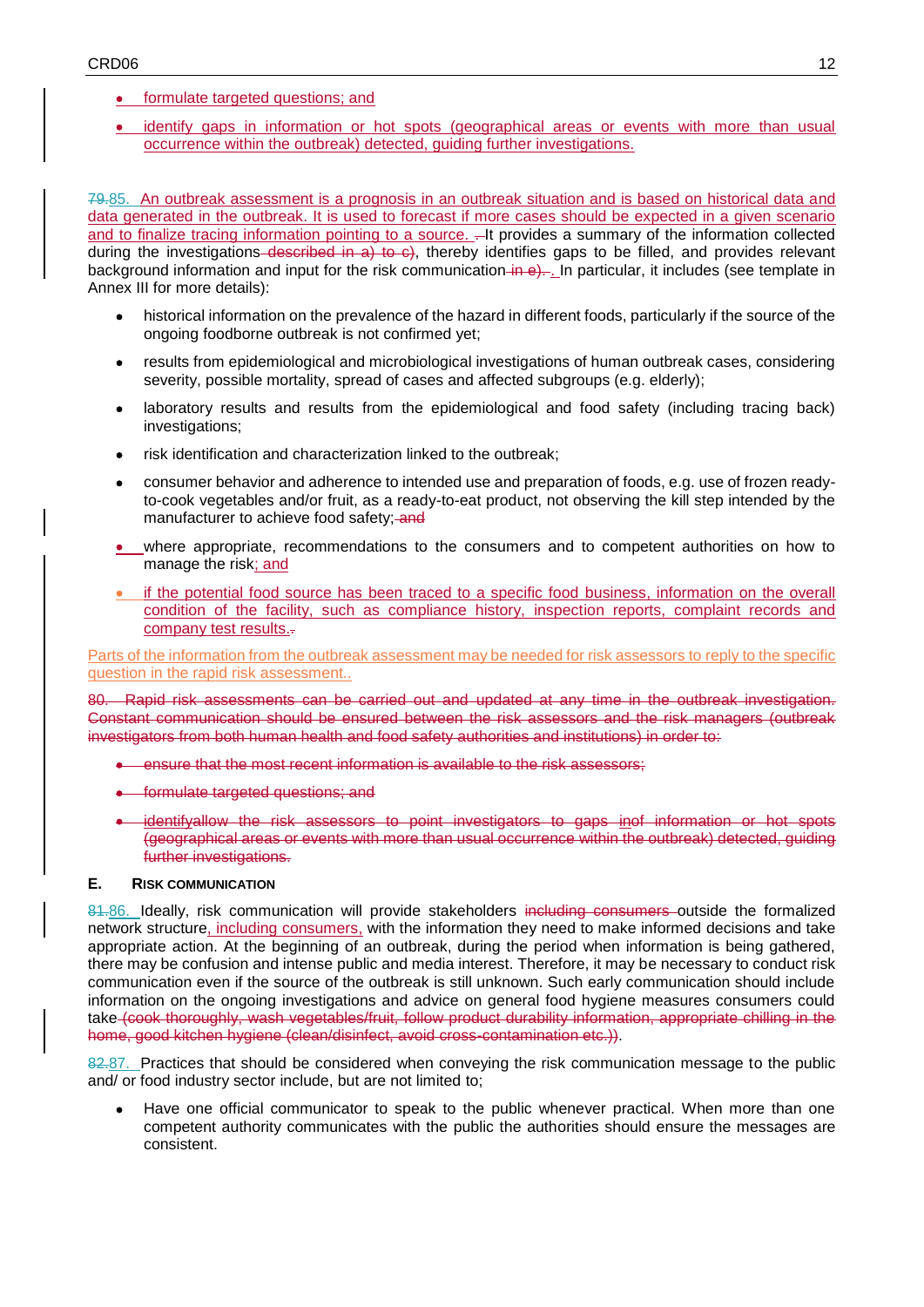- Information should be simple and in plain language for key points since the public may have limited familiarity with scientific language. If more languages are used in a specific area (e.g. official national language and official local dialect/language) the information should be available in all the relevant languages.
- Acknowledge any uncertainties and make it clear that the recommendations are based on the best information available at the time. If there is a need to change the recommendations in the future, it is important to remind the public that earlier recommendations were based on information known at that time and explain why the recommendations were changed.
- Explain to whom the recommendation applies and to whom it does not apply and why.
- Do not withhold information just because it may be upsetting. If information is lacking or cannot be released, it is important to explain the cause (where known) and what is being done to address theis situation. Information gaps that will be addressed in the future should be identified and stakeholders should be informed on the likelihood of additional communication.
- There should be a procedure in place for the consultation of external groups of experts to verify the soundness of the recommendations given.
- Repeat information when appropriate and provide updates in a timely manner.
- Monitor the effectiveness of communications and adjust as necessary.
- A platform that facility to provides easy access for the public and other stakeholders with easy access to updated information, e.g., a designated website with contact information. This includes easy access for authorities and food business operators in other countries if they may be affected.

83.88. Foodborne outbreaks may start in one country but can spread rapidly to other countries/regions and require rapid and clear response in terms of communication. INFOSAN or other similar networks can be used as a resource for risk communication messages in such instances to ensure factual information is being shared about an international foodborne outbreak.

# **F. DOCUMENTATION OF THE OUTBREAK AND LESSONS LEARNED**

84.89. It is important to collect and save sufficient information from the beginning of the outbreak to be able to document all relevant steps in the management of the outbreak, for example by using e.g. log books, both when it is ongoing and afterwards. During the investigation a record should be kept, that which includes relevant tracing information and descriptive epidemiology, hypotheses and status of the situation. The record should be updated as needed while the foodborne outbreak is ongoing and in a way, that protects personal information. When it is over, the record can be finalized to include conclusions and can serve as an outbreak report or as basis for a summary outbreak repo[rt.](#page-14-3)

85.90. For the documentation to be of future use it should be kept in a structured way and accessible at all times for the personnel involved in the work. This could be in the form of a database or in a shared file system accessible only to the relevant personnel/competent authorities.

86.91. Information from the shared system should be reviewed regularly by the competent authorities. The information can be valuable for the food control authorities when targeting official control efforts.

87.92. Outbreaks of special interest should be considered for submission as scientific publications. INFOSAN also facilitates the sharing of experiences and lessons learned in and between countries in order to optimize future interventions to protect the health of consumers.

88.93. The documentation can be used by the competent authorities and institutions involved in foodborne outbreak management to identify lessons learned and to consider the needs of a review of existing preparedness based on the lessons learned. A special report on lessons learned can be added later on to the documentation. It can also provide input for future training activities.

## **G. POST OUTBREAK SURVEILLANCE**

89.94. Enhanced surveillance, and rapid centralization and evaluation of data, in particular from human cases, should be continued until the numbers of cases have returned to the baseline level, (or, for new biological hazards, until no further cases are observed). This allows to evaluate the evaluation of the effectiveness of actions taken and to maintain/regain the confidence of consumers and trading partners to be to maintained or regained. Possible delays in analyses and reporting and possible seasonal effects should be taken into account before declaring an outbreak over.

# **MAINTENANCE OF THE NETWORKS**

**A. REVIEW OF EXISTING PREPAREDNESS**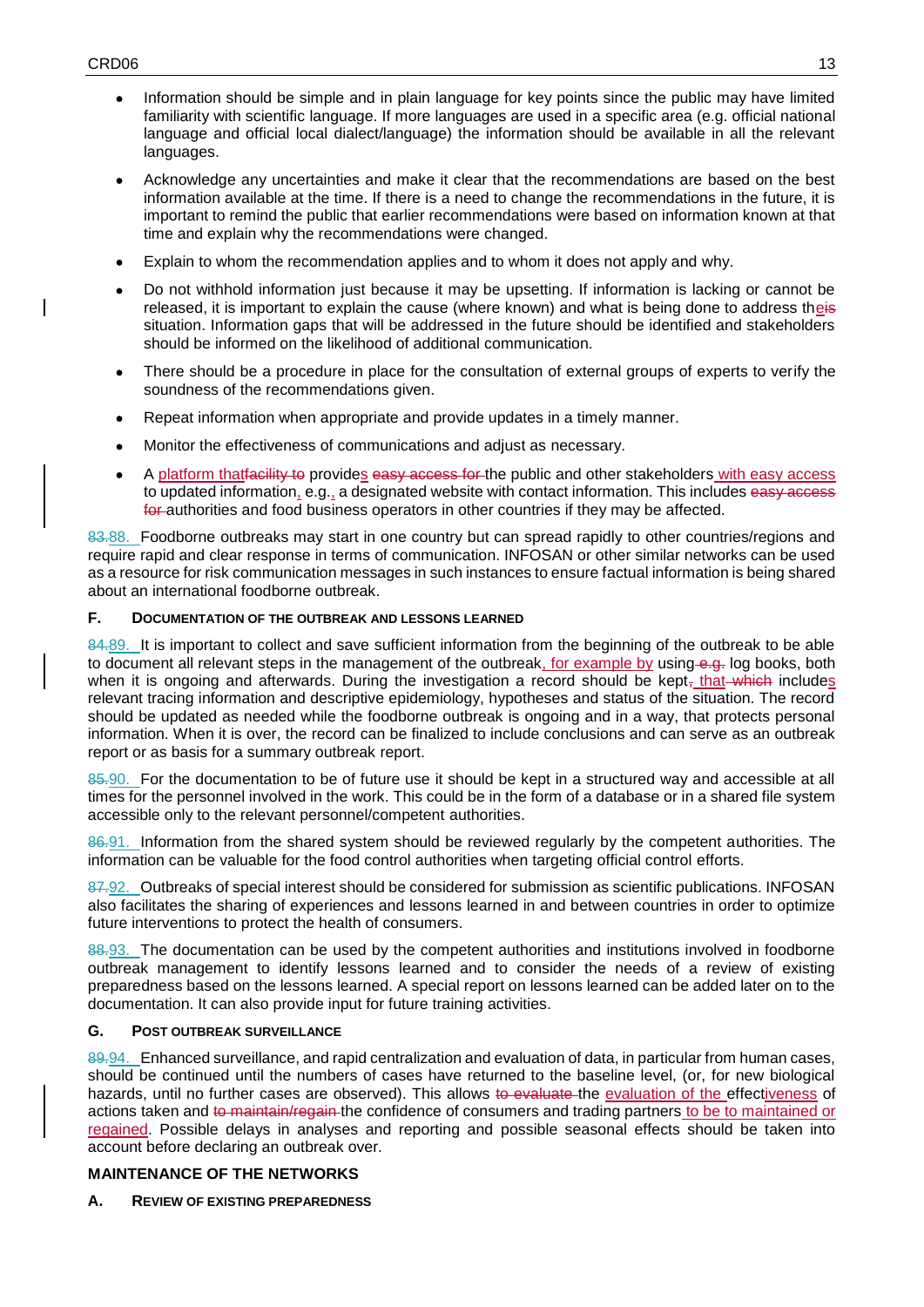90.95. Competent authorities at the local and national level should continuously monitor, evaluate, improve and strengthen their existing networks to ensure that they are functioning effectively and efficiently. This should include ongoing strategic planning and review of objectives, priorities, needs, gaps, opportunities and challenges, including both internal processes and interagency/ inter-stakeholder relations. An "after action review system" for foodborne outbreaks should be implemented within the network. The results of such reviews should be documented and areas for improvement addressed to support capability and capacity of the system in place.

91.96. Evaluation of the local and national network structures and associated procedures can be facilitated by joint training to focus on specific objectives, priorities, needs, gaps, opportunities and challenges.

#### **B. IMPLEMENTATION OF LESSONS LEARNED**

92.97. The evaluation of preparedness systems can include "after action-reviews" of major, serious or rare foodborne outbreaks. The evaluation should include personnel from various authorities/agencies and if possible also comments from relevant stakeholders such as food business operators. The review should focus on commitment in participation, the use of resources, the sharing of information, the timeline of activities, and other essential issues. The review should be used to build a stronger system or network on an international, national or local level.

93.98. The review could also consider whether changes may be needed to the way a food is processed or whether regulatory oversight or other regulatory change is needed to prevent future outbreaks.

94.99. The review should be disseminated in order to share the lessons learned broadly within the system. Ideally, dissemination would include information such as:

- What was the most notable success in the management of the outbreak that others may learn from?
- What were some of the most difficult challenges faced and how were they overcome?
- What changes, if any, to the national structure, procedures or analytical methods are recommended?
- What was not done to your satisfaction during the outbreak investigation and what could be the points to be improved next time?

95.100. The lessons learned should be included in the ongoing development of capacity and capabilities of the international, national, and local system.

#### **C. JOINT TRAINING ON FOODBORNE OUTBREAK PREPAREDNESS AND MANAGEMENT**

96.101.A key part of capability and capacity building is the training of experts and professionals. The training should be extended across different competent authorities and key stakeholders. The purpose should be to develop a common understanding of the entire system for local, national, and international preparedness. As part of the capability and capacity, building joint simulation exercises should be put in place.

97.102. The exercises can aim at control/verification or learning/ development.

- Control/verification exercises are primarily aimed at testing the performance of the system in place and the participants' ability to carry out their responsibilities effectively, for example an expert or professional handling a particular type of method or a specific procedure. Participants should not be notified in advance of the exercise content. These exercises can vary in both complexity of organization, in number of participants and in length in time and size.
- Learning and development exercises are more organized with the focus on the participants being required to achieve new competences and capabilities. The exercises<sup>14</sup> may involve roles and responsibilities or the development and testing of new procedural concepts and plans. Joint simulation exercises are a proven concept in this setting. Advance notice about learning/development exercises should be given to provide participants with the opportunity to prepare, which can optimize the overall outcome and learning experience.

98.103.The exercise type should be varied to include exercises concerning the procedures in place (procedural exercises), exercises addressing specific difficult issues/topics and crisis management exercises. The exercises can be done both in a live environment like a laboratory or in a table top form.

99.104.Regardless of type of joint training or exercise, it is important that the activity is put into a strategic perspective and that lessons learned are captured and put into a structured revision of the system where necessary.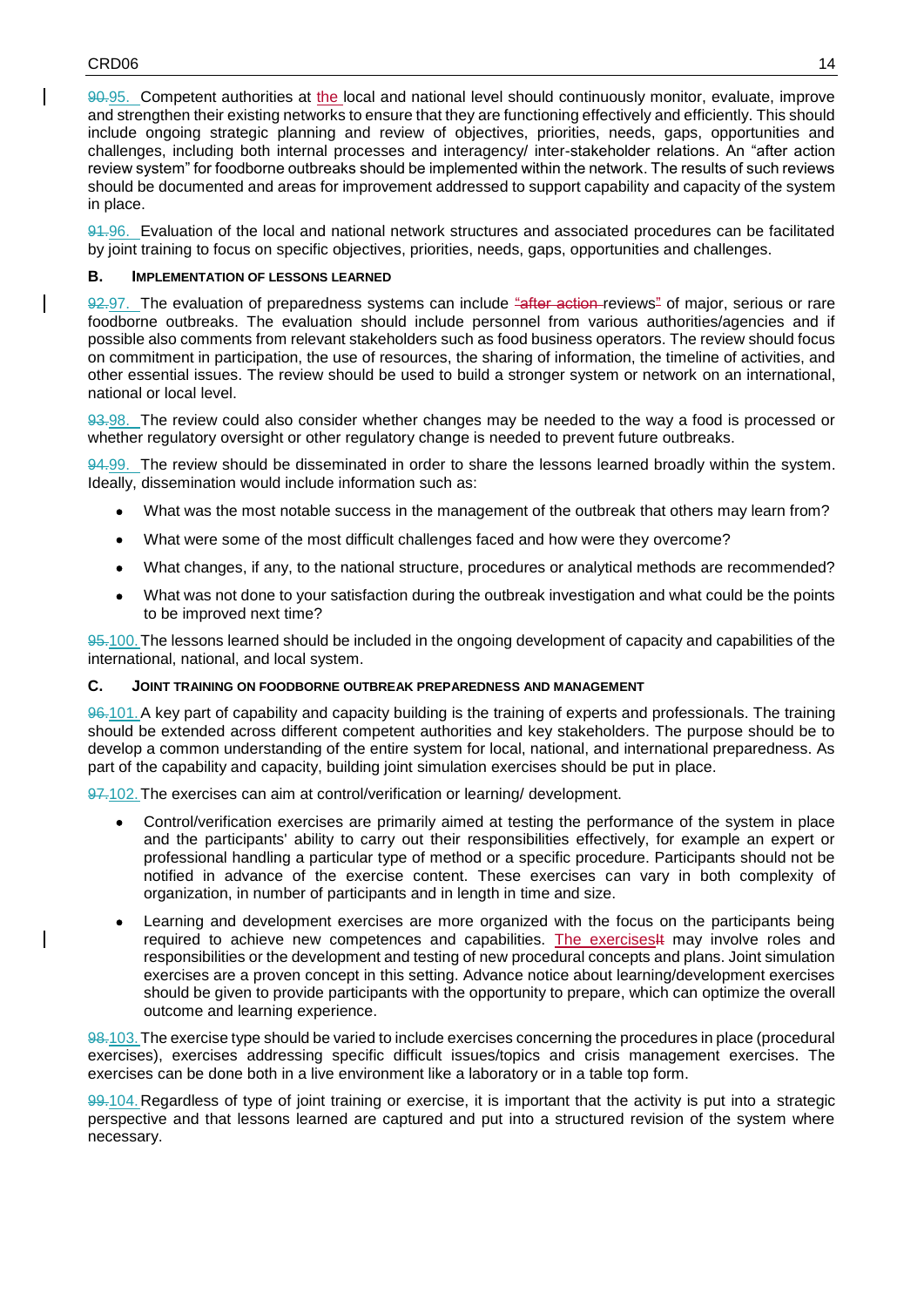#### **Annex I**

#### **List of FAO/WHO documents and other relevant documents**

*The FAO/WHO Guide for Application of Risk Analysis Principles and Procedures during Food Safety Emergencies<sup>2</sup> .*

*The WHO "Foodborne Disease Outbreaks: Guidelines for Investigation and Controls"*<sup>3</sup> *.*

<span id="page-14-3"></span><span id="page-14-2"></span><span id="page-14-0"></span>*The FAO training Handbook on "Enhancing Early Warning Capacities and Capacities for Food Safety"*<sup>4</sup> *. The FAO/WHO framework for Developing National Food Safety Emergency Response Plans<sup>8</sup> .*

*The FAO/WHO "Risk Communication Applied to Food Safety Handbook"*<sup>5</sup> *.*

*The WHO "Outbreak Communication. Best Practices for Communicating with the Public during an Outbreak"*<sup>6</sup> *.*

*The FAO "Food Traceability Guidance"*<sup>7</sup> *.*

<span id="page-14-1"></span>*The draft Template for INFOSAN/IHR communication: National Protocol for Information Sharing with National and International Partners during Food Safety Events and Outbreaks of Foodborne Illness*<sup>8</sup> *. FAO/WHO Guide for Development and Improving National Food Recall Systems*<sup>9</sup> *.*

*The WHO guidance "Strengthening surveillance of and response to foodborne diseases"*<sup>10</sup> *.*

*WHO Landscape paper "Whole genome sequencing for foodborne disease surveillance"*<sup>11</sup> *.*

1

 $2\frac{1}{2}$ http://apps.who.int/iris/bitstream/10665/44739/1/9789241502474\_eng.pdf?ua=1

<sup>3</sup> http://www.who.int/foodsafety/publications/foodborne\_disease/outbreak\_guidelines.pdf

<sup>4</sup> http://www.fao.org/3/a-i5168e.pdf

<sup>5</sup> http://www.fao.org/docrep/013/i1686e/i1686e00.pdf

<sup>6</sup> http://www.fao.org/3/a-i5863e.pdf

<sup>7</sup> http://www.who.int/csr/resources/publications/WHO\_CDS\_2005\_32web.pdf

<sup>8</sup> http://www.fao.org/3/a-i7665e.pdf

<sup>9</sup> http://www.who.int/foodsafety/publications/recall/en/

<sup>10</sup> http://www.who.int/foodsafety/publications/foodborne\_disease/surveillancemanual/en/

<sup>11</sup>http://www.who.int/foodsafety/publications/foodborne\_disease/wgs\_landsca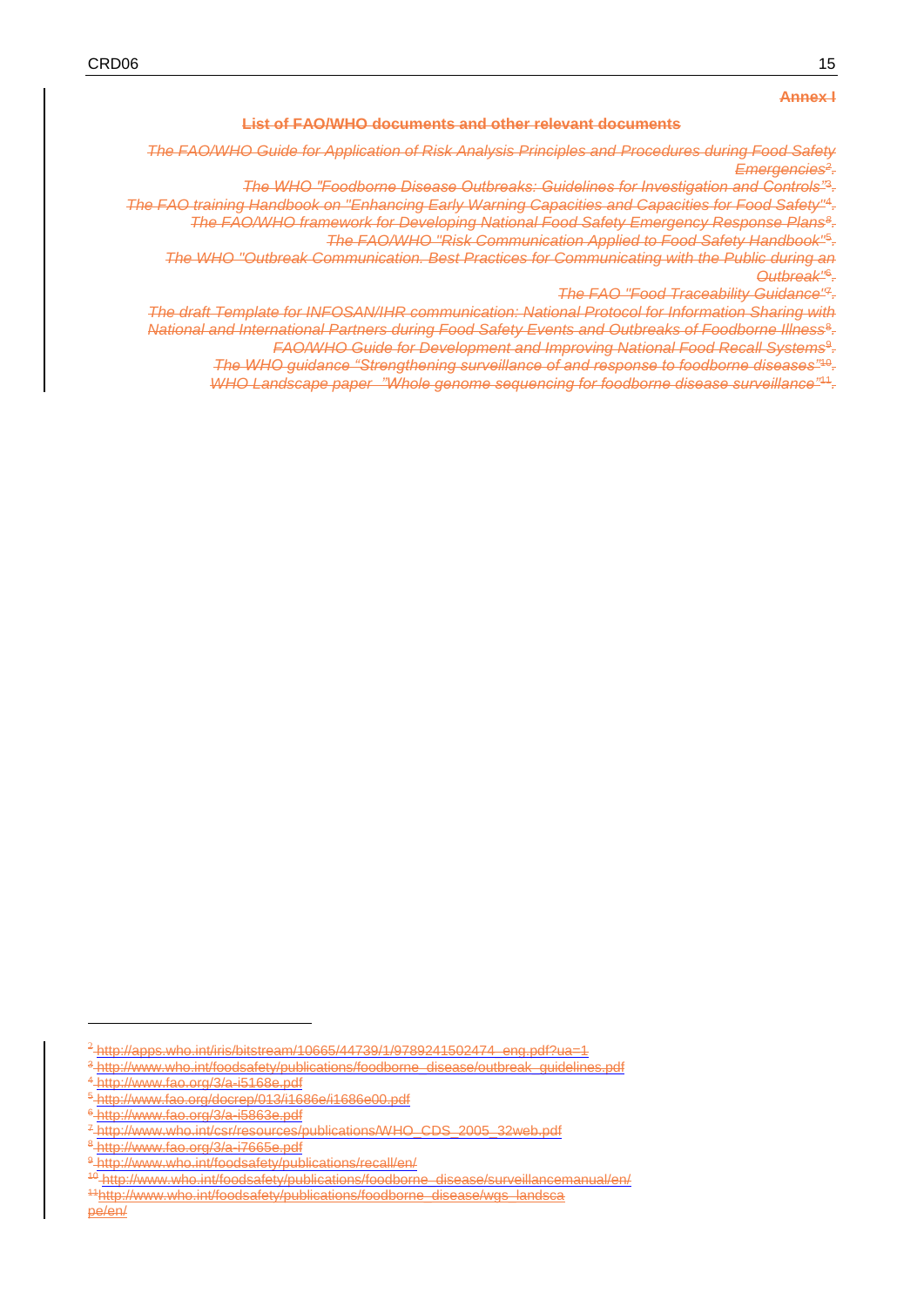**Annex II**

#### **Structure of networks handling foodborne outbreaks**

# Structure of networks handling<br>foodborne outbreaks.



- Local Veterinary Authority<br>- Other relevant local authorities (e.g. police)
- 
- Other relevant local authorities (e.g. police)
- Local Veterinary Authority<br>Other relevant local authorities (e.g. police)
-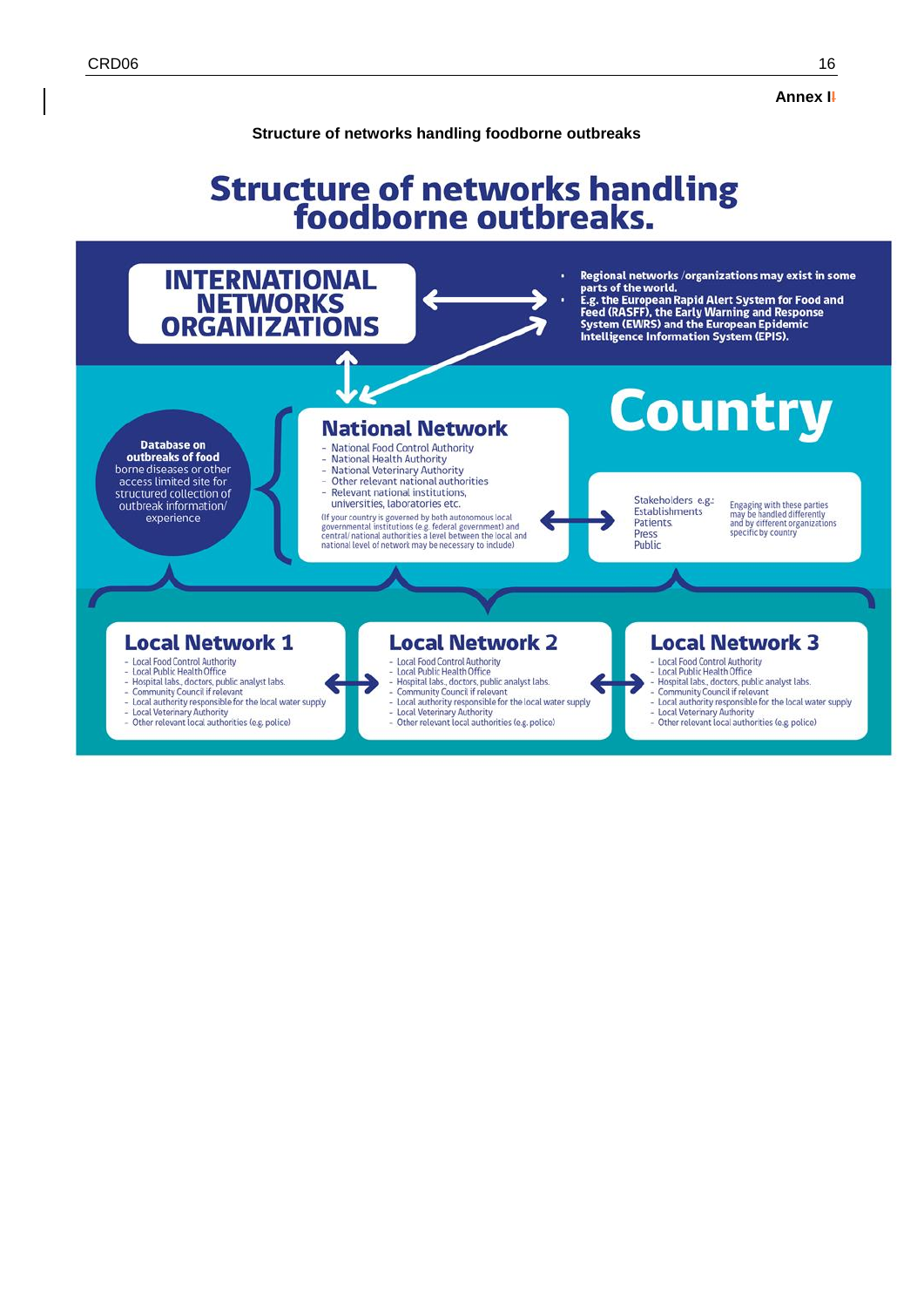## **Examples of requests for rapid risk assessments**

## Rapid risk assessment - Examples of questions to be clarified / risk to be assessed

The scope of a rapid risk assessment is to answer a specific question of assess a specific risk item in relation to an outbreak.

The topics and listed questions are only examples. The list is not exhaustive. References should be added to the extent possible.

| Related to the<br>suspected<br>food item,<br>a<br>production<br>process etc.    | 1.<br>2. | Is it possible that the "food item x" produced under the "specific<br>circumstances described" could have caused the outbreak?<br>An unopened sample of the "food item x" acquired in a private household<br>has been tested positive with the outbreak agent. Is it likely that other items<br>of the same food may carry the same risk? $-$ in other words is the<br>production and storage requirements of this food item described sufficient<br>to eliminate the specific risk?) |
|---------------------------------------------------------------------------------|----------|---------------------------------------------------------------------------------------------------------------------------------------------------------------------------------------------------------------------------------------------------------------------------------------------------------------------------------------------------------------------------------------------------------------------------------------------------------------------------------------|
| Related to the<br>agent causing<br>the outbreak                                 |          | 3. A certain strain of "bacteria Y" is causing an outbreak that is suspected of<br>being foodborne. The strain is not previously seen in food items, but a<br>closely related strain has been detected in a feed sample. To be able to<br>conclude whether a reservoir could be in the husbandry sector using the<br>feed in question an assessment on the strain relatedness and stability in<br>the environment could be asked.                                                     |
|                                                                                 |          | 4. A certain strain of "bacteria Y" is causing an outbreak that is suspected of<br>being foodborne. The strain is not previously seen in food items. What is<br>the most likely reservoir for this bacteria Y? What may be the most likely<br>production(s) that this bacteria may be found in?                                                                                                                                                                                       |
|                                                                                 |          | 5. "Bacteria Y" is causing an outbreak and is suspected to be caused by<br>products from one or more specific production facilities. However, samples<br>from the facilities turned out negative with standard testing methods. What<br>would be the optimal testing method and number of samples required to<br>be able to determine whether the facilities are the source of the outbreak?                                                                                          |
| Related to the<br>use of certain<br>food items and<br>consumer<br>eating habits | 6.       | An outbreak caused by Listeria monocytogenes seems to be caused by<br>frozen small meatballs for soup. The meatballs are cooked prior to<br>freezing. Normally they are heat treated when preparing the soup prior to<br>eating. A kitchen added the frozen meatballs to the hot soup prior to chilling<br>and storage. The soup portions are distributed as a chilled product ready<br>to heat and serve. Is this process insufficient to avoid growth of Listeria<br>monocytogenes? |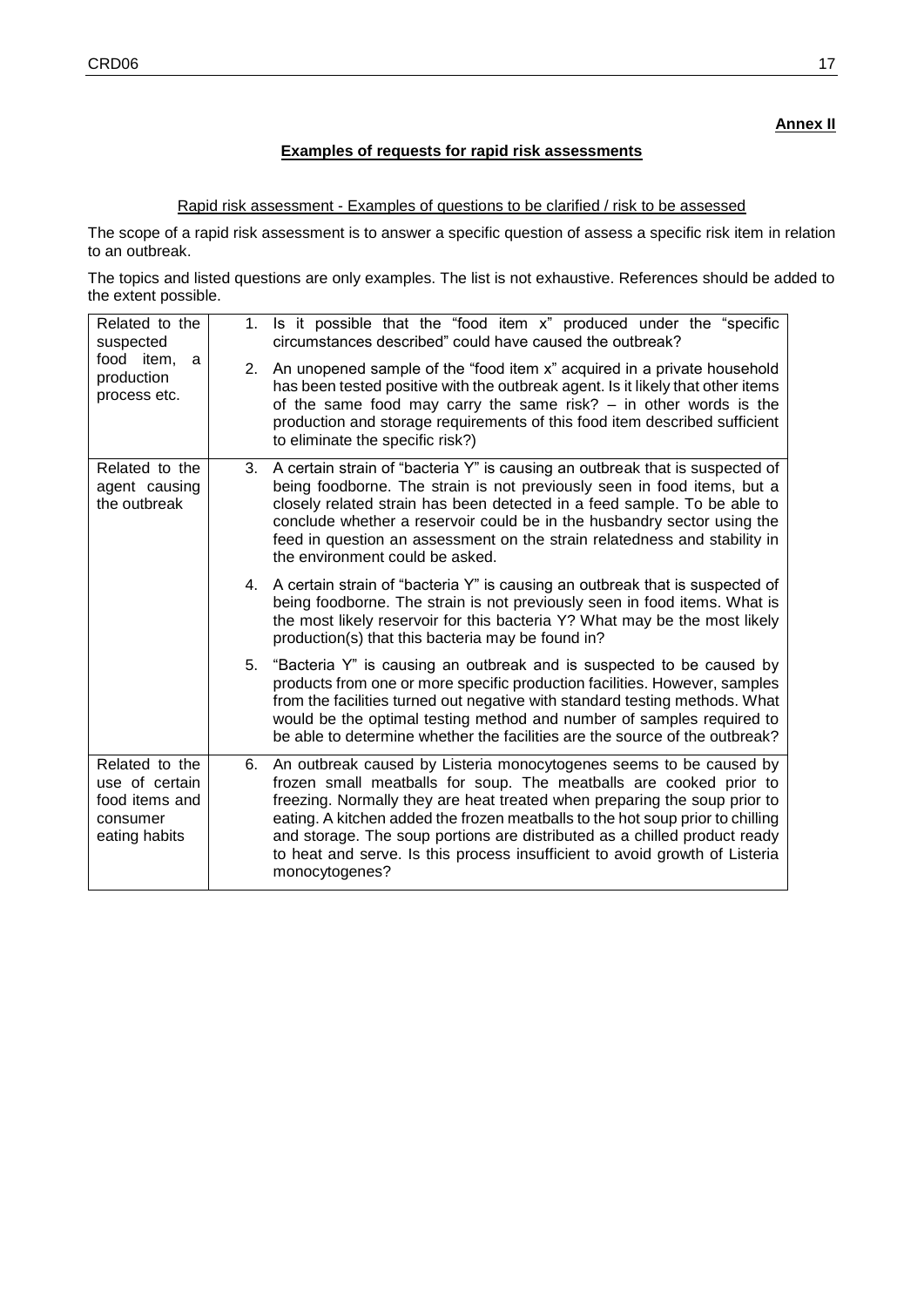# **Template for an outbreak assessment**

Template for an outbreak assessment - fill in as much information as is available.

| Outbreak                     | Case definition                                                                                                                                                                                                                                                                                                                                                                                                                                                                            |
|------------------------------|--------------------------------------------------------------------------------------------------------------------------------------------------------------------------------------------------------------------------------------------------------------------------------------------------------------------------------------------------------------------------------------------------------------------------------------------------------------------------------------------|
| information/                 | Number of confirmed cases                                                                                                                                                                                                                                                                                                                                                                                                                                                                  |
| Descriptive                  | Number of probable cases not yet verified as part of the outbreak                                                                                                                                                                                                                                                                                                                                                                                                                          |
| epidemiology                 | Geographical location (cases per area/jurisdiction) / place of contamination                                                                                                                                                                                                                                                                                                                                                                                                               |
|                              | Age and gender distribution                                                                                                                                                                                                                                                                                                                                                                                                                                                                |
|                              | Epi-curve (number of cases per day/week or month)                                                                                                                                                                                                                                                                                                                                                                                                                                          |
|                              | Other descriptive information available of the outbreak size and areal distribution.<br>Agent involved – characteristics of the agent                                                                                                                                                                                                                                                                                                                                                      |
| Analytical<br>information    |                                                                                                                                                                                                                                                                                                                                                                                                                                                                                            |
| Human cases                  | Overview of human cases reported including hospitalisations and deaths - the<br>severity of the illness.                                                                                                                                                                                                                                                                                                                                                                                   |
| Outbreak                     | Questions like the following should be answered: How was the outbreak initially                                                                                                                                                                                                                                                                                                                                                                                                            |
| background<br>information    | detected? Is there any correlation between the distribution of the cases and the<br>distribution of the potentially implicated food? How have the human cases initially<br>been linked to a certain food source?                                                                                                                                                                                                                                                                           |
|                              | Has outbreak information been reported to the public and how?                                                                                                                                                                                                                                                                                                                                                                                                                              |
| <b>Illness</b><br>background | Historical data, not related to the ongoing outbreak, on the hazard e.g.;                                                                                                                                                                                                                                                                                                                                                                                                                  |
| information                  | occurrence in humans                                                                                                                                                                                                                                                                                                                                                                                                                                                                       |
|                              | outbreaks in the past at local, national or regional level.<br>٠                                                                                                                                                                                                                                                                                                                                                                                                                           |
|                              | occurrence in different types of food                                                                                                                                                                                                                                                                                                                                                                                                                                                      |
|                              | The purpose is to indicate if human cases/outbreaks with the involved pathogens<br>are rare or occurring from time to time. Historical data from previous monitoring<br>and isolations in food might target investigations towards the source when not<br>known yet. When possible, these data should be targeted to the pathogen with the<br>same virulence factors/serotypes as the one in the ongoing outbreak.                                                                         |
|                              | Historical data may also be valuable when determining if / how the agent involved<br>behaves differently than previously seen.                                                                                                                                                                                                                                                                                                                                                             |
| Investigation of             | This may include, but not be limited to results of the investigations performed:                                                                                                                                                                                                                                                                                                                                                                                                           |
| human cases                  | hypotheses generating interiviews<br>$\bullet$                                                                                                                                                                                                                                                                                                                                                                                                                                             |
|                              | Case-control or cohort investigation<br>$\bullet$                                                                                                                                                                                                                                                                                                                                                                                                                                          |
| Investigations               | Information on samples taken - items, places of sampling etc.<br>$\bullet$                                                                                                                                                                                                                                                                                                                                                                                                                 |
| in food                      | Analytical methods used.                                                                                                                                                                                                                                                                                                                                                                                                                                                                   |
|                              | Outcome of the laboratory analyses.                                                                                                                                                                                                                                                                                                                                                                                                                                                        |
|                              | Description of production conditions in affected establishments (e.g.<br>hygiene conditions), applicable steps influencing the presence of the<br>hazards (e.g. heat treatments or possibilities for cross-contamination)<br>Information on tracing of the affected food/food ingredients, e.g. starting<br>$\bullet$<br>from the food/establishment initially linked to the human cases:<br>Tracing back the food/ingredients;<br>$\circ$<br>Tracing forward the distribution;<br>$\circ$ |
|                              | To be repeated for each affected establishment along the chain<br>$\circ$<br>Data gaps should be identified (e.g. establishments to which the<br>$\circ$<br>affected food was sent, but where there is no information on<br>investigations carried out in that establishment)<br>Assessing if the distribution of the suspected food item can explain the<br>outbreak (areal distribution, amount of the food on the market in relation to                                                 |
|                              | the distribution and number of cases in the outbreak)<br>Information on consumer behaviour and eating habits, e.g., not following                                                                                                                                                                                                                                                                                                                                                          |
|                              | the manufacturer's instructions for storage (e.g., refrigerate, use-by date)<br>or cooking not intended by the manufacturer to achieve food safety.                                                                                                                                                                                                                                                                                                                                        |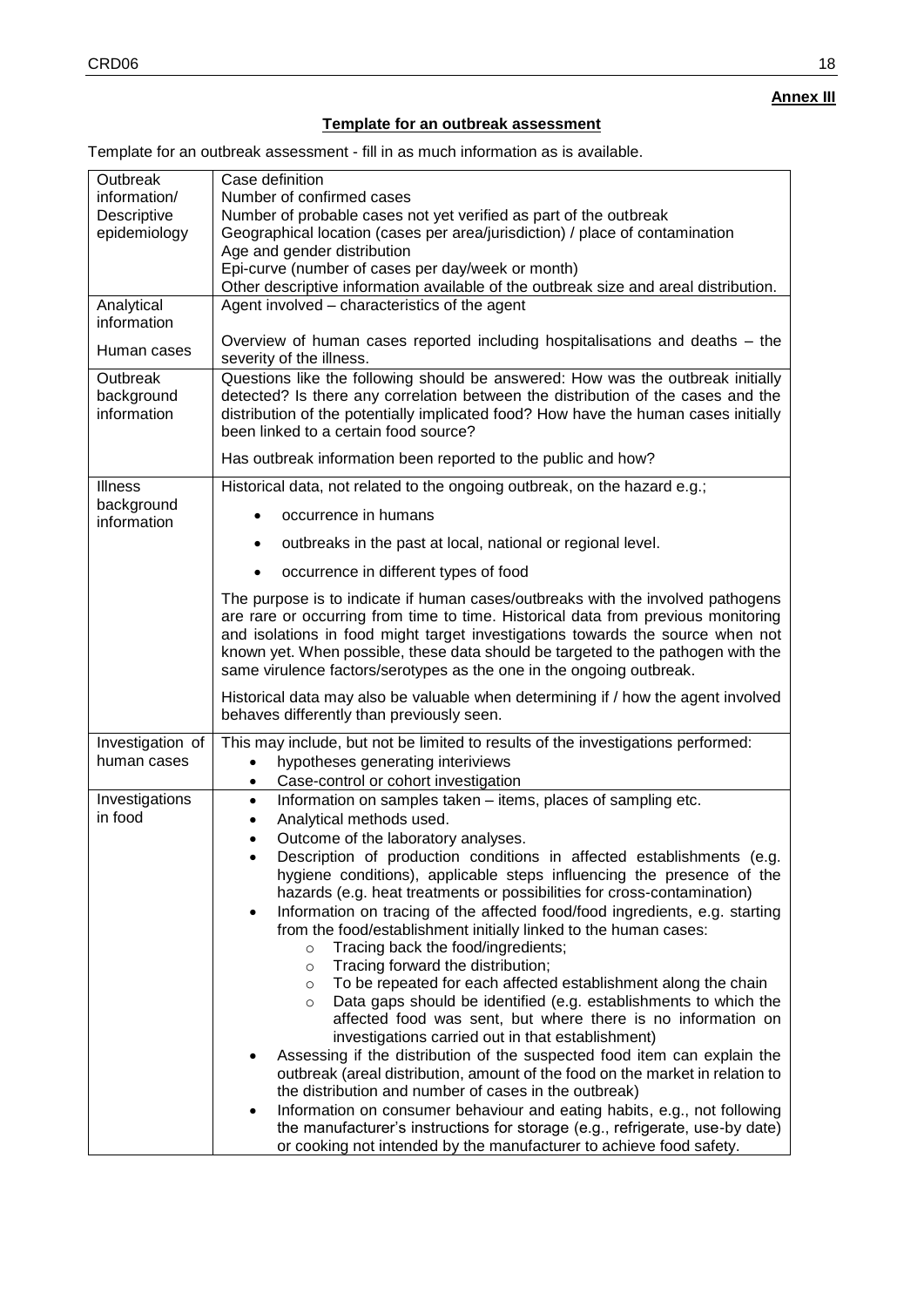| Background<br>information<br>concerning the<br>strain in food,<br>feed, animal or<br>environment<br>samples | Has the strain been seen previously? I yes, please describe the time, place etc.<br>further. If isolates are available for comparison, sample identification should be<br>provided.<br>If a specific production or process is suspected to be the source of the outbreak a<br>detailed description of the ingredients, their treatment, production processes etc.<br>need to be described / documented to assess if deviations in the production may<br>be implicated. |
|-------------------------------------------------------------------------------------------------------------|------------------------------------------------------------------------------------------------------------------------------------------------------------------------------------------------------------------------------------------------------------------------------------------------------------------------------------------------------------------------------------------------------------------------------------------------------------------------|
| Linking<br>epidemiological<br>and laboratory<br>data in humans                                              | An attempt should be made to graphically present and link the data from human<br>cases, retailers, distributors, processors until suppliers of raw materials, indicating<br>the link between them when existing and the results of laboratory testing if carried<br>out and available.                                                                                                                                                                                 |
| and food                                                                                                    | When available, results from genome sequencing can be added and a single-<br>linkage tree including all human and non-human isolates, should be made,<br>illustrating the core gene allelic differences.                                                                                                                                                                                                                                                               |
| Data<br>not                                                                                                 | Uncertainties and data gaps should be indicated.                                                                                                                                                                                                                                                                                                                                                                                                                       |
| available / not<br>yet available                                                                            | If data/information is necessary for the assessors but not yet available it should be<br>indicated when the data will be available.                                                                                                                                                                                                                                                                                                                                    |
|                                                                                                             | If data is not available, it should be clearly stated when asking for the assessment<br>as the missing data may be vital for the outcome of the assessment.                                                                                                                                                                                                                                                                                                            |
| Communication                                                                                               | Clear information on the communication strategy towards consumers, affected<br>operators and other stakeholders should be given.                                                                                                                                                                                                                                                                                                                                       |
|                                                                                                             | It is also a good idea to agree upon a strategy for communication in case the<br>assessors are approached by the press or public – agree on what can be said, by<br>whom and when.                                                                                                                                                                                                                                                                                     |
| $\prime$<br>Summary<br>prognosis                                                                            | Overview of involved geographic areas/jurisdictions at local, national or regional<br>level. Overview of human cases reported including hospitalisations and deaths                                                                                                                                                                                                                                                                                                    |
|                                                                                                             | Summary of investigations on food sources and actions taken (e.g. withdrawal)<br>and actions planned.                                                                                                                                                                                                                                                                                                                                                                  |
|                                                                                                             | Short and clear communication message to consumers (recommendations on<br>buying and preparing food), affected operators, other stakeholders and trade<br>partners, including possible uncertainties                                                                                                                                                                                                                                                                   |
|                                                                                                             | Summary of considerations that resulted in the conclusions including data gaps.                                                                                                                                                                                                                                                                                                                                                                                        |
|                                                                                                             | Should more cases be expected in near future or can it be assumed that the<br>outbreak is over?                                                                                                                                                                                                                                                                                                                                                                        |
| Annexes                                                                                                     | List separate material provided to the assessors (list of annexes to the question<br>asked)                                                                                                                                                                                                                                                                                                                                                                            |
|                                                                                                             | References                                                                                                                                                                                                                                                                                                                                                                                                                                                             |
|                                                                                                             |                                                                                                                                                                                                                                                                                                                                                                                                                                                                        |

# **Prognosis / summary**

| Summary<br>prognosis | Overview of involved geographic areas/jurisdictions at local, national or regional<br>level. Overview of human cases reported including hospitalisations and deaths                                  |
|----------------------|------------------------------------------------------------------------------------------------------------------------------------------------------------------------------------------------------|
|                      | Summary of investigations on food sources and actions taken (e.g. withdrawal) and<br>actions planned.                                                                                                |
|                      | Short and clear communication message to consumers (recommendations on<br>buying and preparing food), affected operators, other stakeholders and trade<br>partners, including possible uncertainties |
|                      | Summary of considerations that resulted in the conclusions including data gaps.                                                                                                                      |
|                      | Should more cases be expected in near future or can it be assumed that the<br>outbreak is over?                                                                                                      |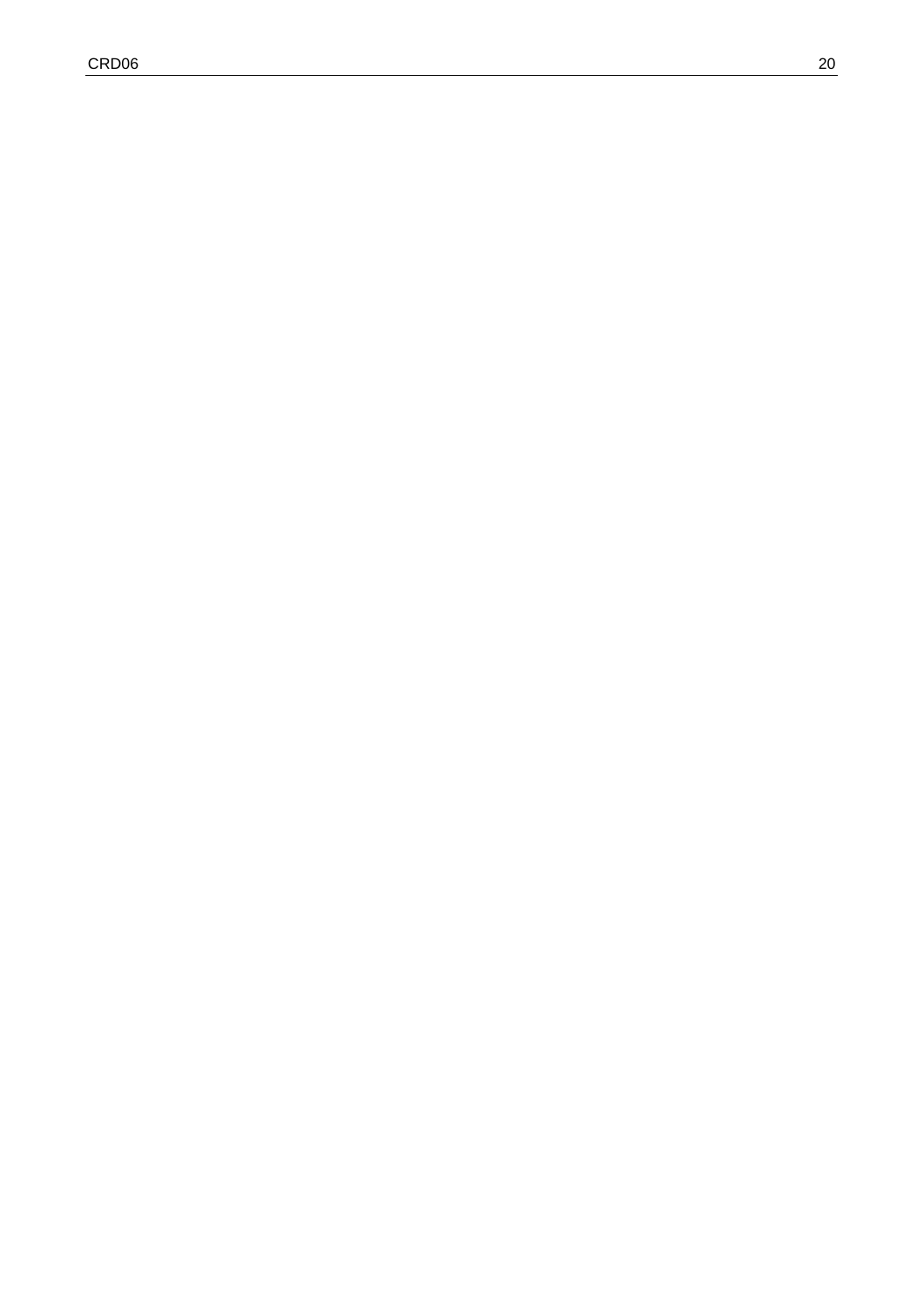# **Appendix II**

# **List of Participants**

| 1                       | Australia     | Food Standards Australia New<br>Zealand (FSANZ)                                                                         | Angela Davies                                                | Angela.Davies@foodstan<br>dards.gov.au |
|-------------------------|---------------|-------------------------------------------------------------------------------------------------------------------------|--------------------------------------------------------------|----------------------------------------|
| 2                       | Australia     | Food Standards Australia New<br>Zealand(FSANZ)                                                                          | Lauren Kolstad                                               |                                        |
| 3                       | Australia     | Department of Agriculture and<br>Water Resources, Codex<br>Secretariat                                                  | Stacey McIntosh                                              |                                        |
| $\overline{\mathbf{4}}$ | Argentina     | Dto Vigilancia Alimentaria,<br>Instituto Nacional de Alimentos                                                          | Erika J. Marco                                               | emarco@anmat.gov.ar                    |
| 5                       | Argentina     | Servicio de Microbiología,<br>Instituto Nacional de Alimentos<br>Argentina                                              | Josefina Cabrera                                             | josefina@anmat.gov.ar                  |
| 6                       | Argentina     | Secretary of Argentina CCFH                                                                                             | Maria<br>Esther<br>Carullo                                   | mcarullo@senasa.gob.ar                 |
| 7                       | Armenia       | Food Safety Inspection Body<br>under the Government of the<br>Republic of Armenia                                       | Elvira Mirzoyan                                              | e.mirzoyan@ssfs.am                     |
| 8                       | Armenia       | Food Safety Risk assessment<br>and Analysis Scientific Center                                                           | Satenik<br>Kharatyan                                         | satenik.kharatyan@mail.r<br>u          |
| $\boldsymbol{9}$        | Armenia       | Health Department, Ministry of<br>Health of the Republic of<br>Armenia                                                  | Kristina Gyurjyan                                            | k_gyurjyan@moh.am                      |
| 10                      | Armenia       | <b>National Center for Disease</b><br>Control and Prevention" SNCO,<br>Ministry of Health of the<br>Republic of Armenia | Romella Abovyan                                              | rabovyan75@gmail.com                   |
| 11                      | Armenia       | Scientific Centre of Drug and<br><b>Medical Technology Expertise</b>                                                    | Lilit Ghazaryan                                              | lili@pharm.am                          |
| 12                      | <b>Brazil</b> | <b>Brazilian Health Regulatory</b><br>Agency                                                                            | Ligia Lindner Sch<br>reiner                                  | Ligia.Schreiner@anvisa.g<br>ov.br      |
| 13                      | <b>Brazil</b> | <b>Brazilian Health Regulatory</b><br>Agency                                                                            | Carolina<br>Araújo<br>Vieira                                 | Carolina. Vieira@anvisa.g<br>ov.br     |
| 14                      | Canada        | Health Canada                                                                                                           | Cathy Breau<br>Cathy.breau@canada.ca                         |                                        |
| 15                      | Canada        | Canadian Research Institute for<br><b>Food Safety</b>                                                                   | Jeffrey Farber<br>jfarber@uoguelph.ca                        |                                        |
| 16                      | Chile         | Ministry of Agriculture, Achipia                                                                                        | Constanza<br>Constanza.vergara@achi<br>Vergara<br>pia.gob.cl |                                        |
| 17                      | Colombia      | Ministry of Health and Social<br>Protection of Colombia.                                                                | <b>Blanca</b><br>Cristina<br>Olarte Pinilla                  | bolarte@minsalud.gov.co                |
| 18                      | Costa Rica    | Ministerio de Economia<br>Industria y Comericio                                                                         | Amanda<br>Lasso<br>Cruz                                      | alasso@meic.go.cr                      |
| 19                      | Cuba          | Ministerio de Salud Pública<br>(MINSAP)                                                                                 | Osvaldo Vladimir<br>Puñales Sosa M.<br>Sc                    | ovps@infomed.sld.cu                    |
| 20                      | Denmark       | Danish Veterinary and Food<br>administration                                                                            | Gudrun Sandø                                                 | gus@fvst.dk                            |
| 21                      | Denmark       | Danish Veterinary and Food<br>administration                                                                            | Tenna Jensen                                                 | teje@fvst.dk                           |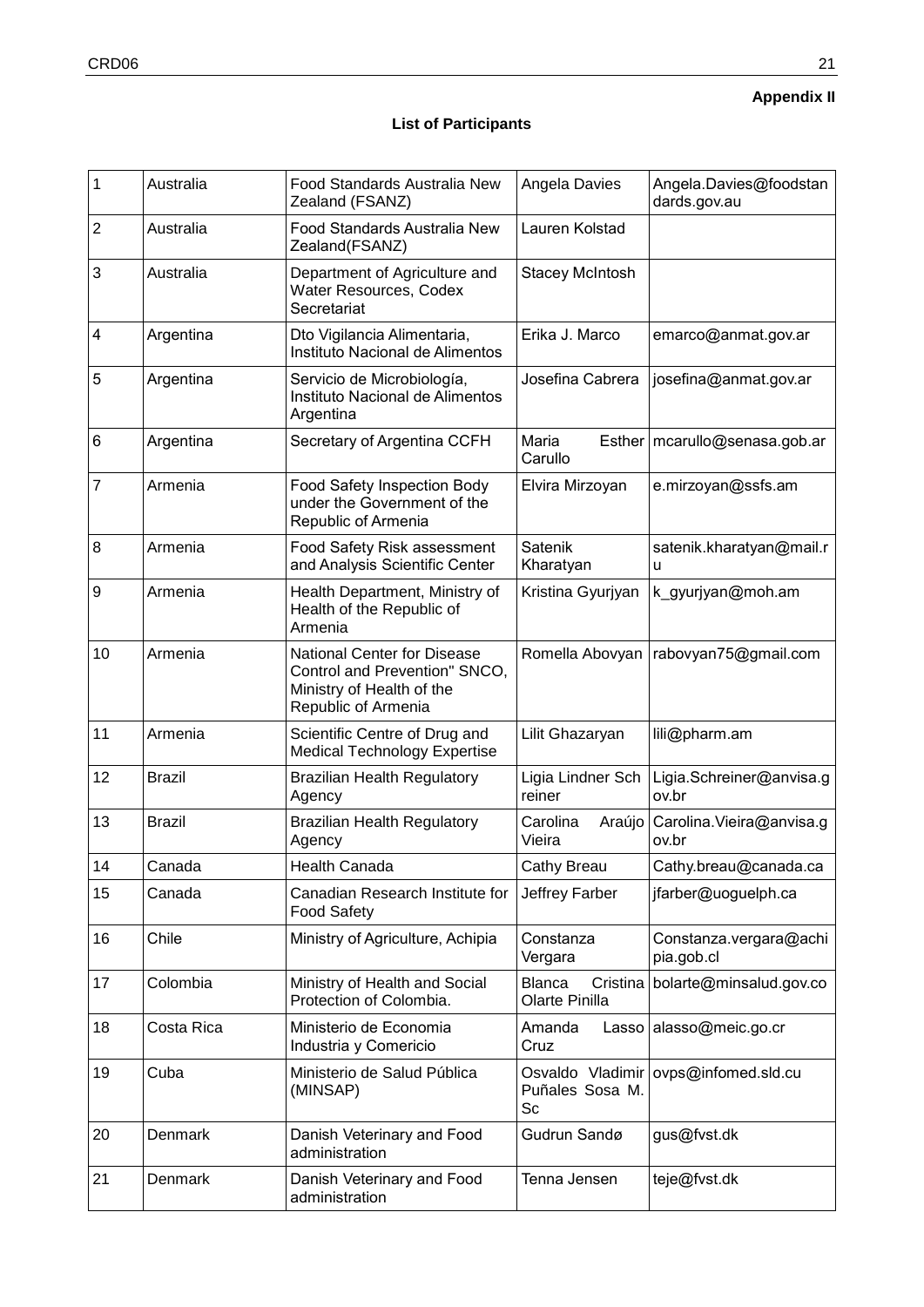| 22 | Ecuador           | Ministerio de Salud Pública                                                                                                                     | Osejos           | Mónica Quinatoa monica.quinatoa@msp.g<br>ob.ec      |
|----|-------------------|-------------------------------------------------------------------------------------------------------------------------------------------------|------------------|-----------------------------------------------------|
| 23 | European Union    | European Commission                                                                                                                             | Kris De Smet     | Kris.DE-<br>SMET@ec.europa.eu                       |
| 24 | Germany           | Federal Ministry of Food and<br>Agriculture.                                                                                                    | Udo Wiemer       | udo.wiemer@bmel.bund.<br>de                         |
| 25 | Germany           | Federal Ministry of Food and<br>Agriculture                                                                                                     | Lüppo Ellerbroek | Lueppo.ellerbroek@bmel.<br>bund.de                  |
| 26 | Germany           | <b>Federal Office of Consumer</b><br>Protection and Food Safety                                                                                 | Petra Luber      | petra.luber@bvl.bund.de                             |
| 27 | India             | National Dairy Development<br>Board, Anand                                                                                                      | D.K. Sharma      | dksharma@nddb.coop                                  |
| 28 | India             | Principal Scientist, ICAR-<br>National Dairy Research<br>Institute                                                                              | Naresh Kumar     | nrshgoyal@yahoo.com                                 |
| 29 | Ireland           | Food Safety Authority of<br>Ireland.                                                                                                            | Kilian Unger     | kilian.unger@agriculture.<br>gov.ie                 |
| 30 | Ireland           | Food Safety Authority of Ireland                                                                                                                | Wayne Anderson   | wanderson@fsai.ie                                   |
| 31 | Japan             | Food Inspection and Safety<br>Division, Pharmaceutical Safety<br>and Environmental Health<br>Bureau, Ministry of Health,<br>Labour and Welfare  | Tsuyoshi Arai    | codexj@mhlw.go.jp                                   |
| 32 | Japan             | Food Safety Policy Division,<br><b>Food Safety and Consumer</b><br>Affairs Bureau, Ministry of<br>Agriculture, Forestry and<br><b>Fisheries</b> |                  | Tomotaro Yoshida tomotaro_yoshida880@m<br>aff.go.jp |
| 33 | Japan             | Joint Faculty of Veterinary<br>Medicine<br>Yamaguchi University                                                                                 | Hajime Toyofuku  | toyofuku@yamaguchi-<br>u.ac.jp                      |
| 34 | Republic of Korea | Ministry of Agriculture Food and Kim Nana<br>Rural Affairs (MAFRA), Republic<br>of Korea                                                        |                  | khn0166@korea.kr                                    |
| 35 | Republic of Korea | <b>Animal and Plant Quarantine</b><br>Agency, Republic of Korea                                                                                 | Kichan Lee       | noanoa33@korea.kr                                   |
| 36 | Republic of Korea | <b>Rural Development</b><br>Administration(RDA), Republic<br>of Korea                                                                           | Eunjung Roh      | rosalia51@korea.kr                                  |
| 37 | Republic of Korea | Ministry of Food and Drug<br>Safety(MFDS), Republic of<br>Korea                                                                                 | Yongmu Kim       | ymkim73@korea.kr                                    |
| 38 | Republic of Korea | Ministry of Food and Drug<br>Safety(MFDS), Republic of<br>Korea                                                                                 | Jinhyok Son      | sontoly33@korea.kr                                  |
| 39 | Republic of Korea | Ministry of Food and Drug<br>Safety(MFDS), Republic of<br>Korea                                                                                 | Sujin Jo         | codexkorea@korea.kr                                 |
| 40 | Malaysia          | Ministry of Health Malaysia<br><b>Principal Assistant</b><br>Director                                                                           | Rahman           | Raizawanis Abdul   raizawanis@moh.gov.my            |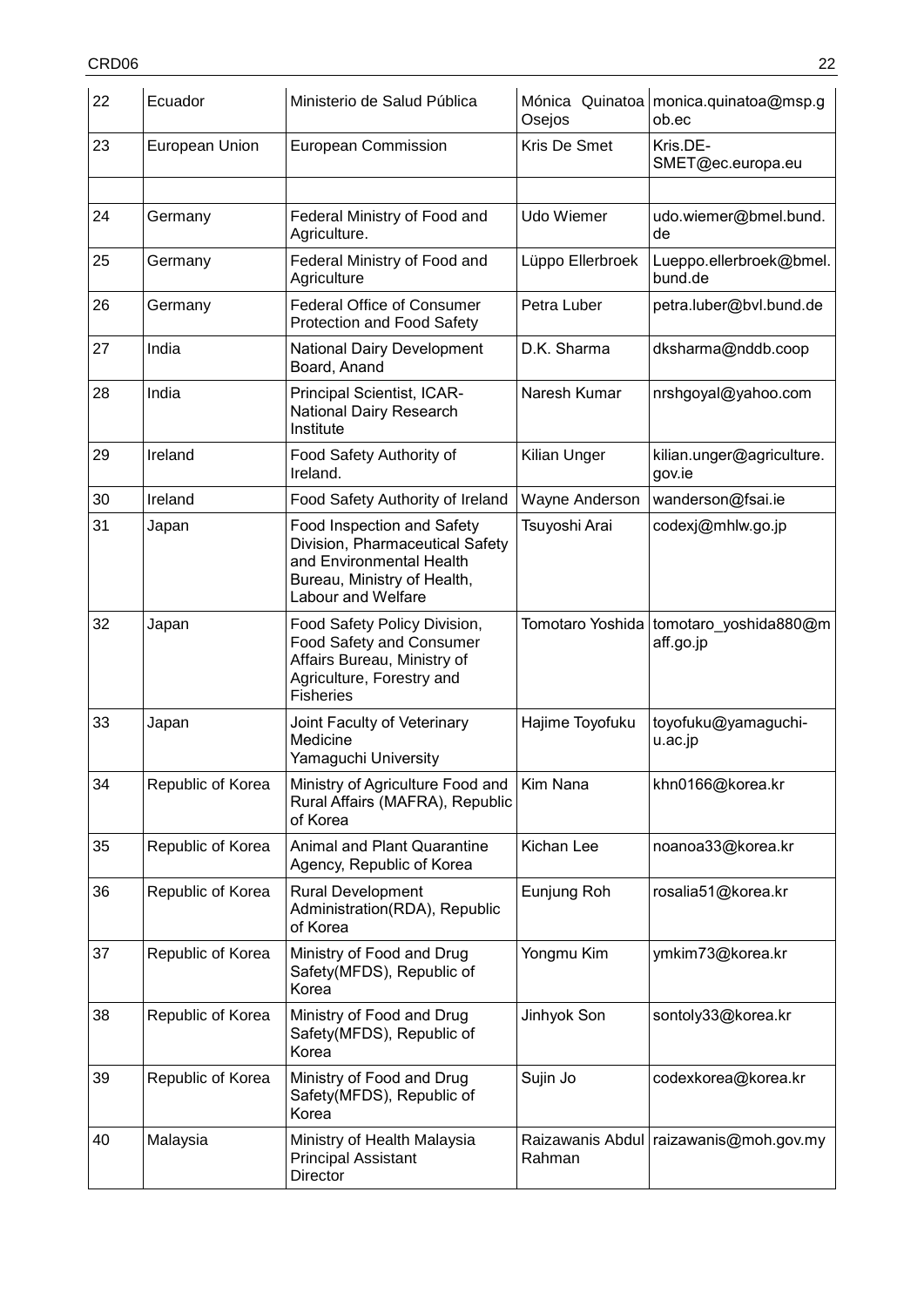| 41 | Malaysia    | Ministry of Health Malaysia<br><b>Assistant Director</b>                          | Sakhiah<br>Yusof                        | Md sakhiah@moh.gov.my              |
|----|-------------|-----------------------------------------------------------------------------------|-----------------------------------------|------------------------------------|
| 42 | Mexico      | Secretaría de Economía                                                            | Tania<br>Daniela<br>Fosado Soriano      | codexmex@economia.go<br>$b$ .mx    |
| 43 | Mexico      | <b>COFEPRIS</b>                                                                   | Mariana Jimenez<br>Lucas                | mjimenez@cofepris.gob.<br>mx       |
| 44 | Mexico      | <b>COFEPRIS</b>                                                                   | María Guadalupe<br>Arizmendi<br>Ramírez | mgarizmendi@cofepris.g<br>ob.mx    |
| 45 | Morocco     | <b>Fishery Products Department at</b><br>ONSSA.                                   | EL HARIRI Oleya                         | oleyafleur@yahoo.fr.               |
| 46 | Morocco     | Division of Plant and Plant<br>Control at ONSSA                                   | <b>ELHAJJAB</b><br>Amina                | amelhajjab@gmail.com.              |
| 47 | Morocco     | Supervision Service of the<br>Establishments at ONSSA.                            | EL<br><b>GHAZI</b><br>Khadija           | khadijaghazi1@gmail.co<br>m        |
| 48 | Myanmar     | Yangon Technological<br>University                                                | Swe Swe Win                             | ageipi08s7@gmail.com               |
| 49 | New Zealand | <b>Food Regulation</b><br>Ministry for Primary Industries                         | <b>Marion Castle</b>                    | Marion.Casele@mpi.govt<br>.nz      |
| 50 | New Zealand | <b>Food Compliance</b><br>Liaison.Coordination<br>Ministry for Primary Industries | Jenny Bishop                            | Jenny.Bishop@mpi.govt.<br>nz       |
| 51 | Norway      | Norwegian Food Safety<br>Authority                                                | Randi Edvardsen                         | randi.edvardsen@mattils<br>ynet.no |
| 52 | Peru        | DIGESA (Dirección General de<br>Salud Ambiental)/Minsa                            | Maria<br>Eugenia<br>Nieva Muzurrieta    | mnieva@minsa.gob.pe                |
| 53 | Peru        | DIGESA (Dirección General de<br>Salud Ambiental)/Minsa                            | Sonia Susana<br>Cordova Jara            | scordova@minsa.gob.pe              |
| 54 | Peru        | DIGESA (Dirección General de<br>Salud Ambiental)/Minsa                            | Carlos<br>Juan<br>Huiza Trujillo        | codex@minsa.gob.pe                 |
| 55 | Poland      | Codex Contact Point, Poland                                                       | Magdalena<br>Kowalska                   |                                    |
| 56 | Singapore   | Agri-Food and Veterinary<br>Authority, Singapore                                  | Tay Geng Yu                             | tay geng yu@ava.gov.s<br>g         |
| 57 | Singapore   | <b>Agri-Food and Veterinary</b><br>Authority, Singapore                           | <b>Sylvester Lee</b>                    | sylvester_lee@ava.gov.s<br>g       |
| 58 | Singapore   | <b>Observer Organization</b><br>Food Industry Asia                                | Jianf YiFan                             | codex@foodindustry.asia            |
| 59 | Spain       | Centro Nacional de<br>Epidemiología- Instituto de<br>Salud Carlos III - España.   | Carmen<br>Martínez                      | Varela   mvarelam@isciii.es        |
| 60 | Sweden      | National Food Agency<br>Sweden                                                    | Viveka Larsson                          | viveka.larsson@slv.se              |
| 61 | Switzerland | Food<br>Safety<br>Federal<br>Veterinary Office FSVO                               | and   Karin Hulliger                    | Karin.Hulliger@blv.admin<br>.ch    |
| 62 | Switzerland | Federal<br>Food<br>Safety<br>and<br>Veterinary Office FSVO                        | Thomas Lüthi                            | Thomas.Luethi@blv.admi<br>n.ch     |
| 63 | Switzerland | Federal<br>Food<br>Safety<br>Veterinary Office FSVO                               | and Françoise Fridez                    | francoise.fridez@blv.admi<br>n.ch  |